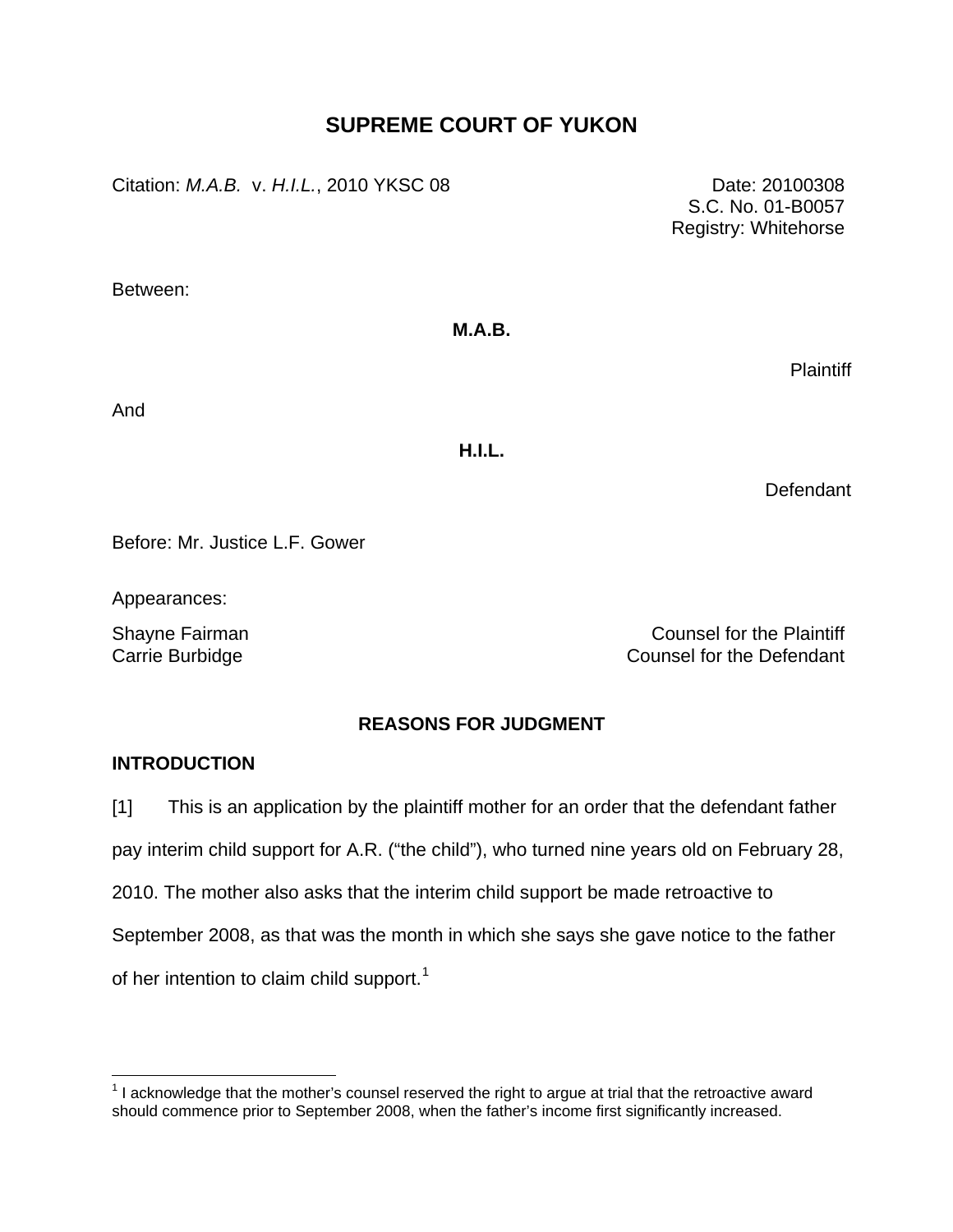[2] In responding to this application, the father has asked me to impute income to the mother under s. 17(1)(a) of the *Yukon Child Support Guidelines*, Y.O.I.C. 2000/63, on the basis that she has been intentionally underemployed for the past several years. The father further argues that, if I were to impute income to the mother, then my determination of the child support payable in this shared custody situation, taking into account the principles set out in s. 9 of the *Yukon Child Support Guidelines*, will result in no child support payable by either parent. Although the father did not specifically file a crossapplication in this regard, the mother's counsel was not opposed to these arguments being raised by way of responsive submissions.

### **BACKGROUND**

[3] The parents were involved in a brief relationship in 2000 which led to the mother becoming pregnant with the child. The child has resided equally with the mother and the father since approximately 2003. On June 6, 2005, the parents entered into a consent order granting them joint custody of the child and shared residency on a week on/week off basis. In that order, the mother's gross annual income for 2003 was specified to be approximately \$14,000 and the father's gross annual income for the same year was specified to be approximately \$12,000. The order provided that, based on the income of the parties, there would be no child support payable by either, but that there was an obligation to provide income tax information within 30 days of a written request from the other party.

[4] On February 25, 2009, the parties agreed to a consent order recommending an update to the custody and access report filed April 16, 2004. According to the mother's counsel, the father is seeking to have the child reside primarily with him. That submission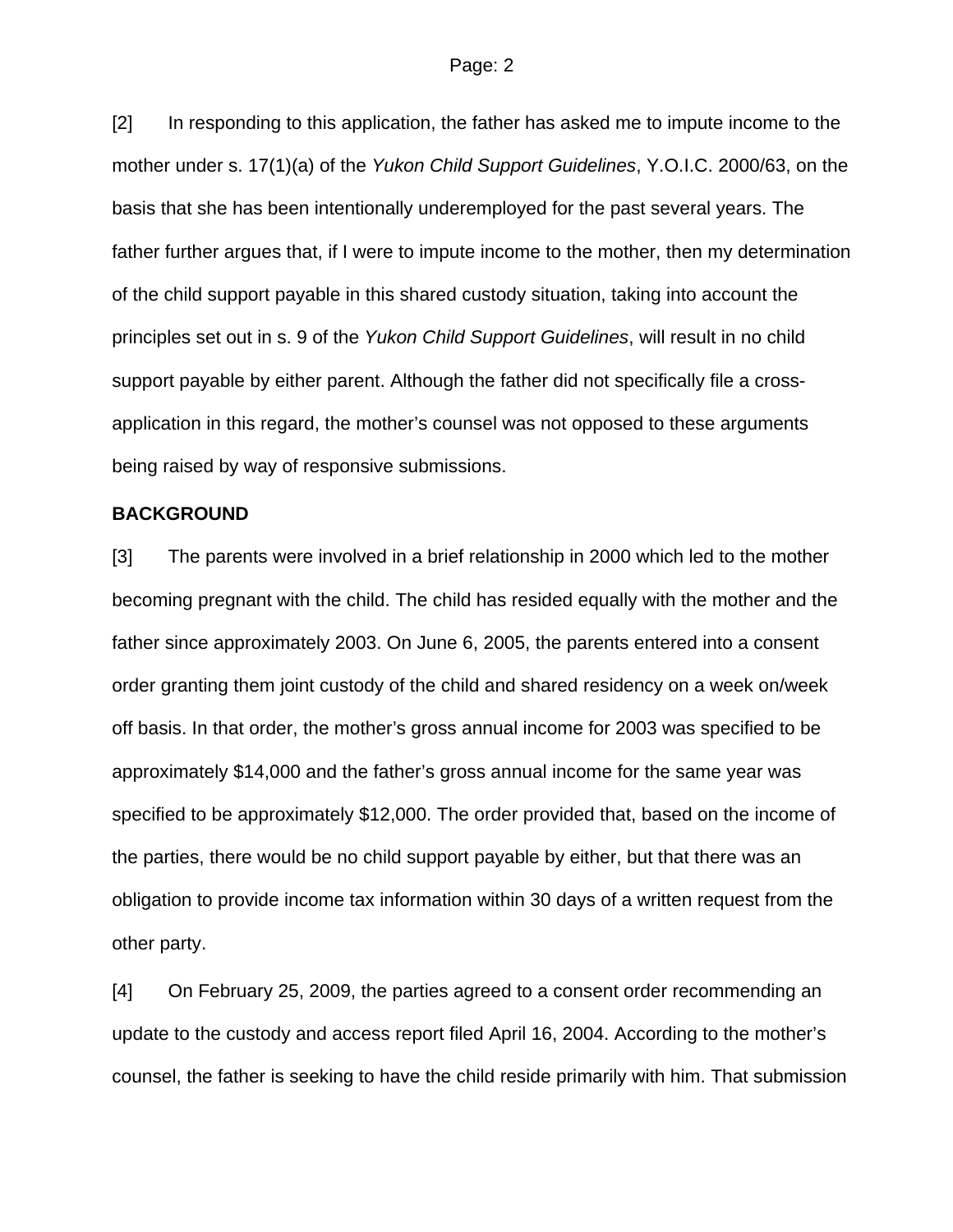was not disputed by the father's counsel. The process and interviews necessary for the update should be commencing this month, therefore, it is probable that there will be a further interim application, or even a trial, in order to resolve the issue of the child's residency.

[5] According to the mother, the 2005 consent order specified that no child support was payable by either of the parties because their respective gross incomes in 2003 were approximately equal. I would also note that they were very modest incomes at that time. This was apparently due to the fact that the father was then studying to become a journeyman electrician and the mother was then enrolled in the Yukon Native Teacher Education Program ("YNTEP") at Yukon College in Whitehorse. According to the father's fourth affidavit, he completed his certification and has been working as a journeyman for "about two years", which would mean since approximately February 2008. However, the father's financial information indicates that his income significantly increased beginning in 2006, when he earned \$50,611. According to that information, his income since has been as follows:

$$
2007 - $64,172
$$
  
\n
$$
2008 - $75,132
$$
  
\n
$$
2009 - $74,719
$$

This suggests that the father has been working as a journeyman since at least 2006.

[6] The mother has deposed that the YNTEP is ordinarily a four year program, assuming a student is able to take five classes each semester. However, she further deposed that she has been unable to pursue her studies on a full-time basis for a variety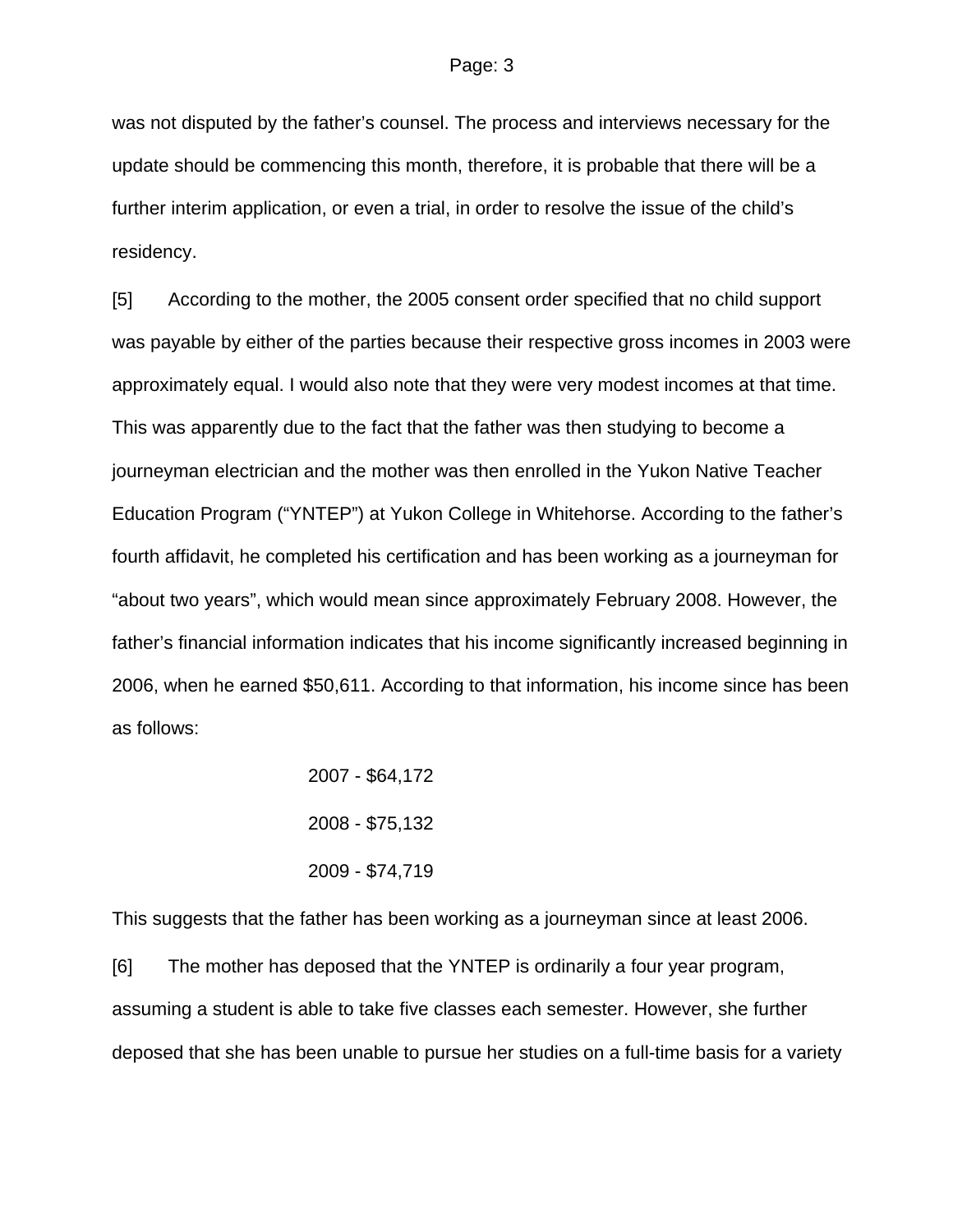of reasons:

- (a) she has been residing primarily on her own since enrolling in 2003, and has had to maintain employment while pursing her studies;
- (b) she has the child with her on alternate weeks;
- (c) she has attempted a heavier course load at times, but found that it was difficult to maintain a full course load and obtain a good grade point average;
- (d) in November 2005, she was sexually assaulted and, on the recommendation of her doctor, she withdrew from her studies for a period of time because she was not able to cope with the aftermath of the assault and maintain her course load; and
- (e) in the fall of 2008, she became pregnant with her second child, G.

[7] The mother's evidence is that she has now completed most of the YNTEP program and expects to graduate in June of this year. She deposed that she has maintained a good grade point average and, therefore, expects to find suitable employment in due course, presumably this coming September.

[8] For the same reasons stated above, the mother deposed that she has only been able to find employment in relatively low paying serving jobs at restaurants or bars, and that this has limited her ability to earn a greater amount of income over the last several years. According to her financial information, the mother's income from 2005 to 2008 was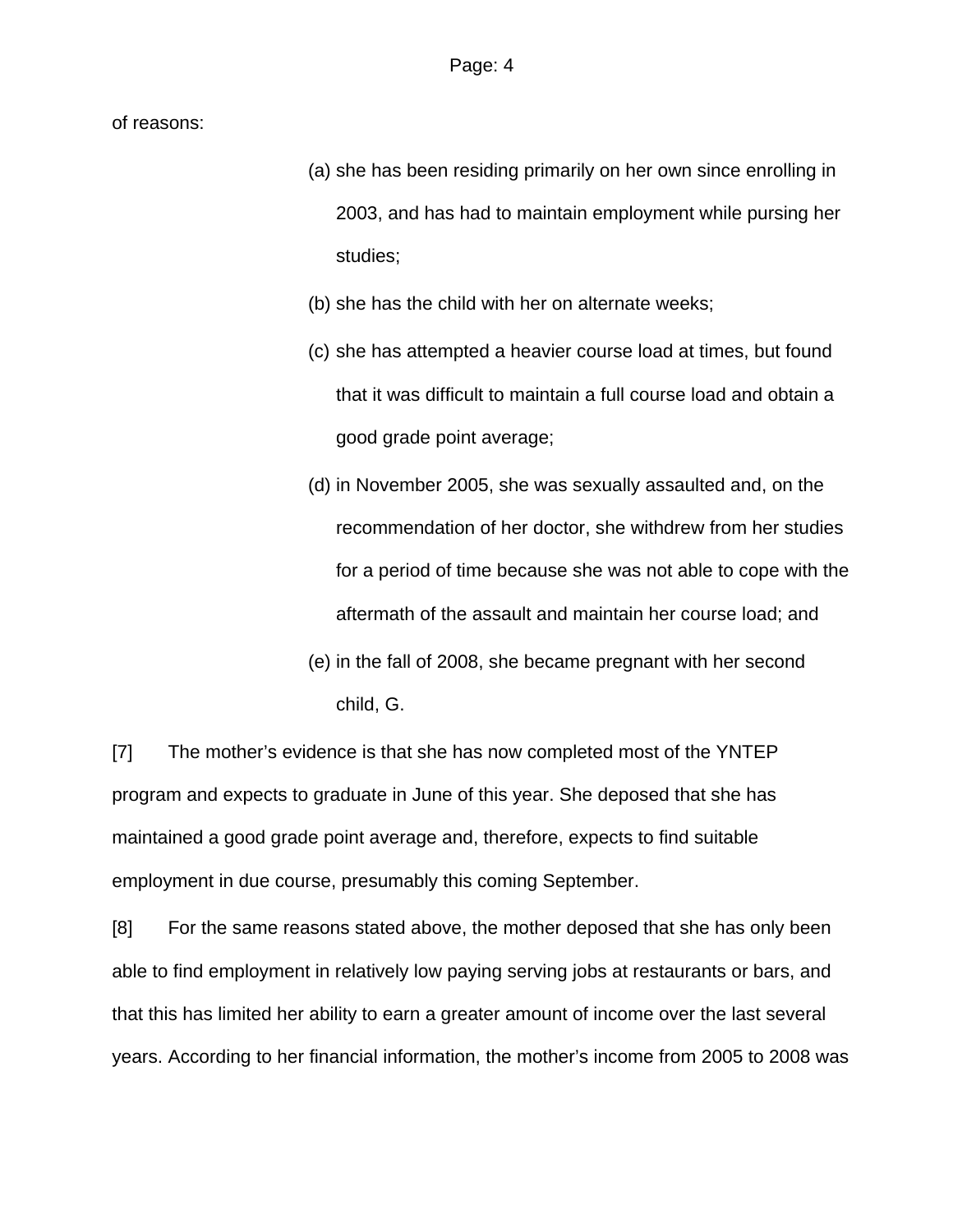as follows:

2005 - \$21,496 2006 - \$4,875 2007 - \$10,508 2008 - \$13,409

The mother provided no specific financial information about her income in 2009, other than to indicate that she has recently been able to find work as a substitute teacher, although she is limited by the fact that she is still breast feeding her second child, who is currently eleven months old.

## **ISSUES**

[9] The global issues are as follows:

- (1) Should I impute income to the mother?
- (2) (a) Should the father pay child support going forward?
	- (b) What effect will an analysis under s. 9 of the *Yukon Child Support Guidelines* have upon the payment of child support?
- (3) Should the father pay retroactive child support and, if so, when should that commence?

## **ANALYSIS**

[10] This is an interim application. Accordingly, there are some factual disputes in the affidavit material filed by each party which cannot be resolved in the absence of crossexamination or a trial. However, I have made certain inferences on contentious points where I felt it was fair and reasonable to do so.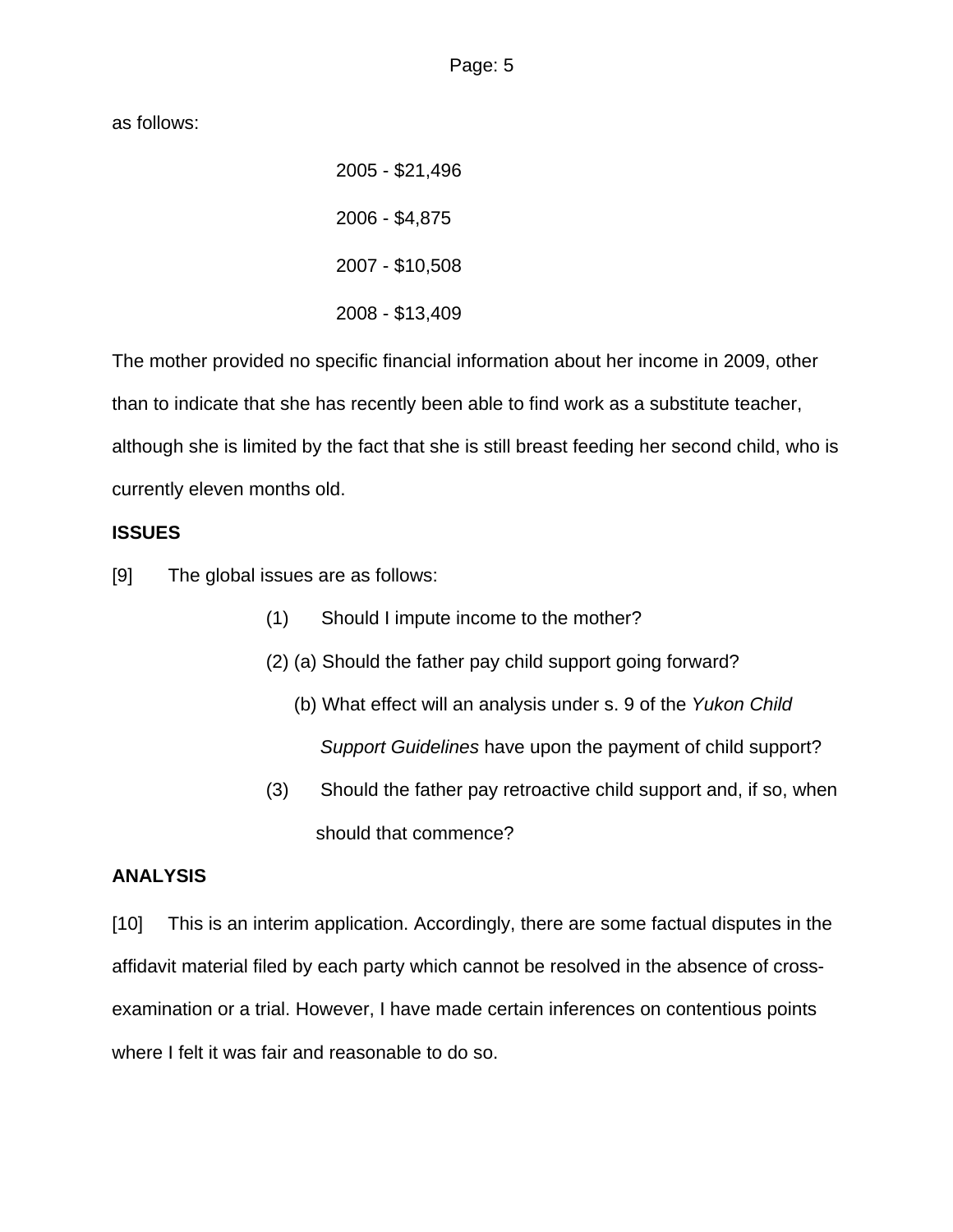## *Imputation of income?*

[11] Essentially, the father's argument on imputation is based on the proposition that the mother has made a choice to return to school to pursue her educational upgrading and, as a result, she has suffered a self-induced reduction of income, which is not justifiable in the circumstances. In that sense, the father's counsel submits that she has been intentionally underemployed for the last several years and has not earned what she was capable of earning.

[12] Section 17(1)(a) of the *Yukon Child Support Guidelines* states as follows:

"17.(1) The court may impute such amount of income to a parent as it considers appropriate in the circumstances. The circumstances to be considered include

(a) the parent is intentionally under-employed or unemployed, other than where the underemployment or unemployment is required by the needs of any child or by the reasonable educational or health needs of the parent;…" (my emphasis)

[13] In *Waldron* v. *Dumas*, 2004 YKSC 50, at para. 10, I paraphrased the principles to

be considered when deciding whether to impute income, as discussed in a number of

cases including *Donovan* v. *Donovan*, [2000] M.J. No. 407 (MBCA); *Hanson* v. *Hanson*,

[1999] B.C.J. No. 2532 (BCSC); and, *Pagani* v. *Pagani*, 2000 BCSC 75:

- "1. There is a duty to seek employment where a parent is healthy and there is no reason why the parent cannot work.
- 2. The court must consider what is reasonable in the circumstances. The factors to be considered include the availability of work as well as the parent's:
	- age
	- education
	- experience
	- skills
	- health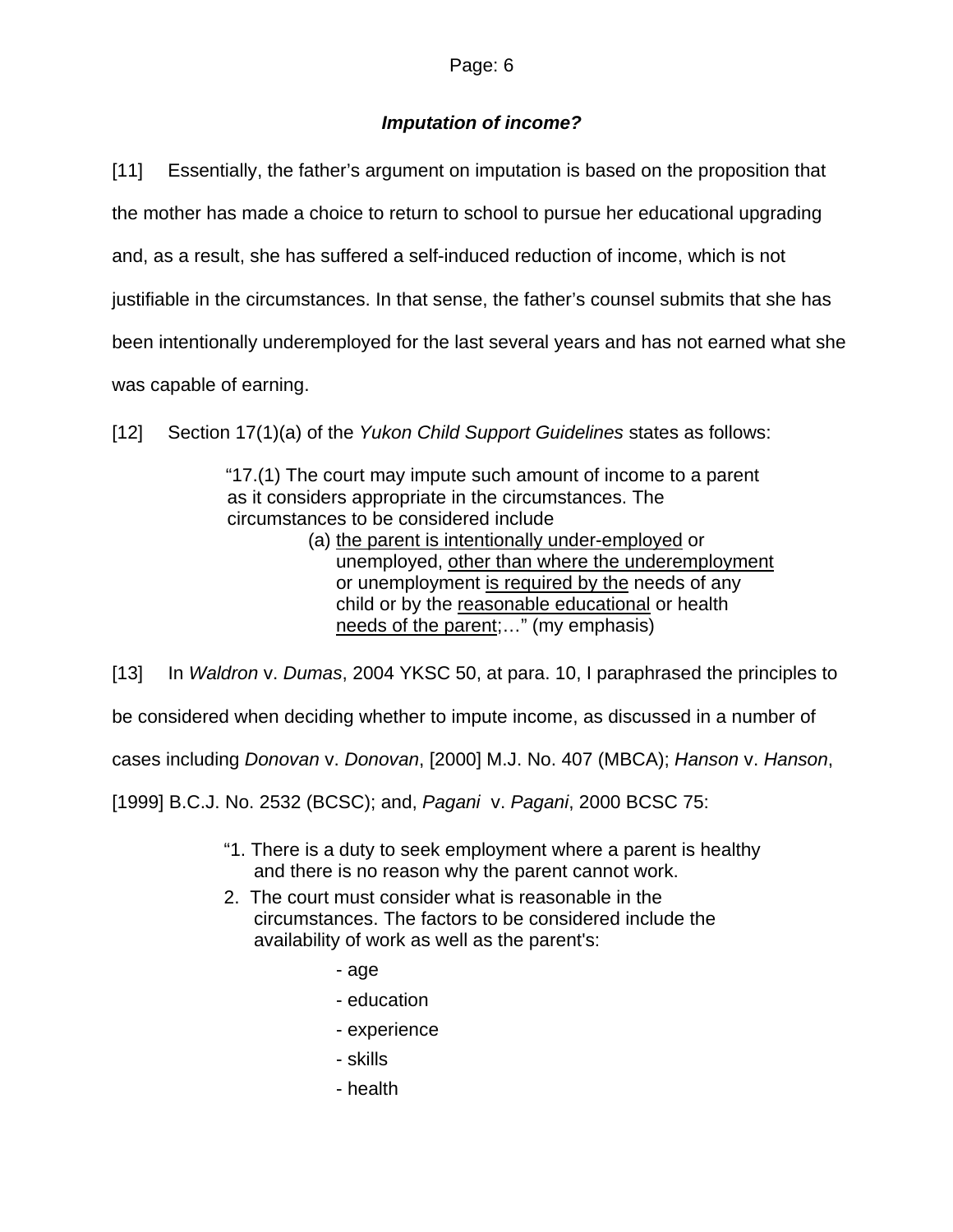- freedom to locate
- other obligations
- 3. A parent's limited work experience and job skills do not justify failing to pursue employment which does not require significant skills, or alternatively, employment where the necessary skills can be learned on the job. This may mean that the parent will have to take employment at the lower end of the wage scale or employment which is not in the parent's desired area.
- 4. A court may impute income to a parent who persists in obtaining employment which produces little or no income [presumably subject to item 3 above].
- 5. A parent who pursues unrealistic or unproductive career aspirations will not be excused from their child support obligations.
- 6. As a general rule, a parent cannot avoid child support obligations by a self-induced reduction of income."

[14] In *Drygala* v. *Pauli*, [2002] 61 O.R. (3d) 711, the Ontario Court of Appeal held that

there is no need to find a specific intent to evade child support obligations before income

can be imputed. Rather, "intention" simply means a voluntary act, in the sense that a

parent chooses to earn less than he or she is capable of earning and there is no

requirement to show bad faith (paras. 25-29).

[15] The Court of Appeal in *Drygala* also held that the parent pursing the upgrading has

the onus of demonstrating that their educational needs are "reasonable". At paras. 40

and 41, the Court of Appeal stated:

"[40] But, s. 19.(1)(a) [the equivalent of s.17(1)(a) of the *Yukon Guidelines*] speaks not only to the reasonableness of the spouse's educational needs. It also dictates that the trial judge determine what is required by virtue of those educational needs. The spouse has the burden of demonstrating that unemployment or underemployment is required by virtue of his or her reasonable educational needs. How many courses must be taken and when? How much time must be devoted in and out of the classroom to ensure continuation in the program? Are the academic demands such that the spouse is excused from pursuing part-time work?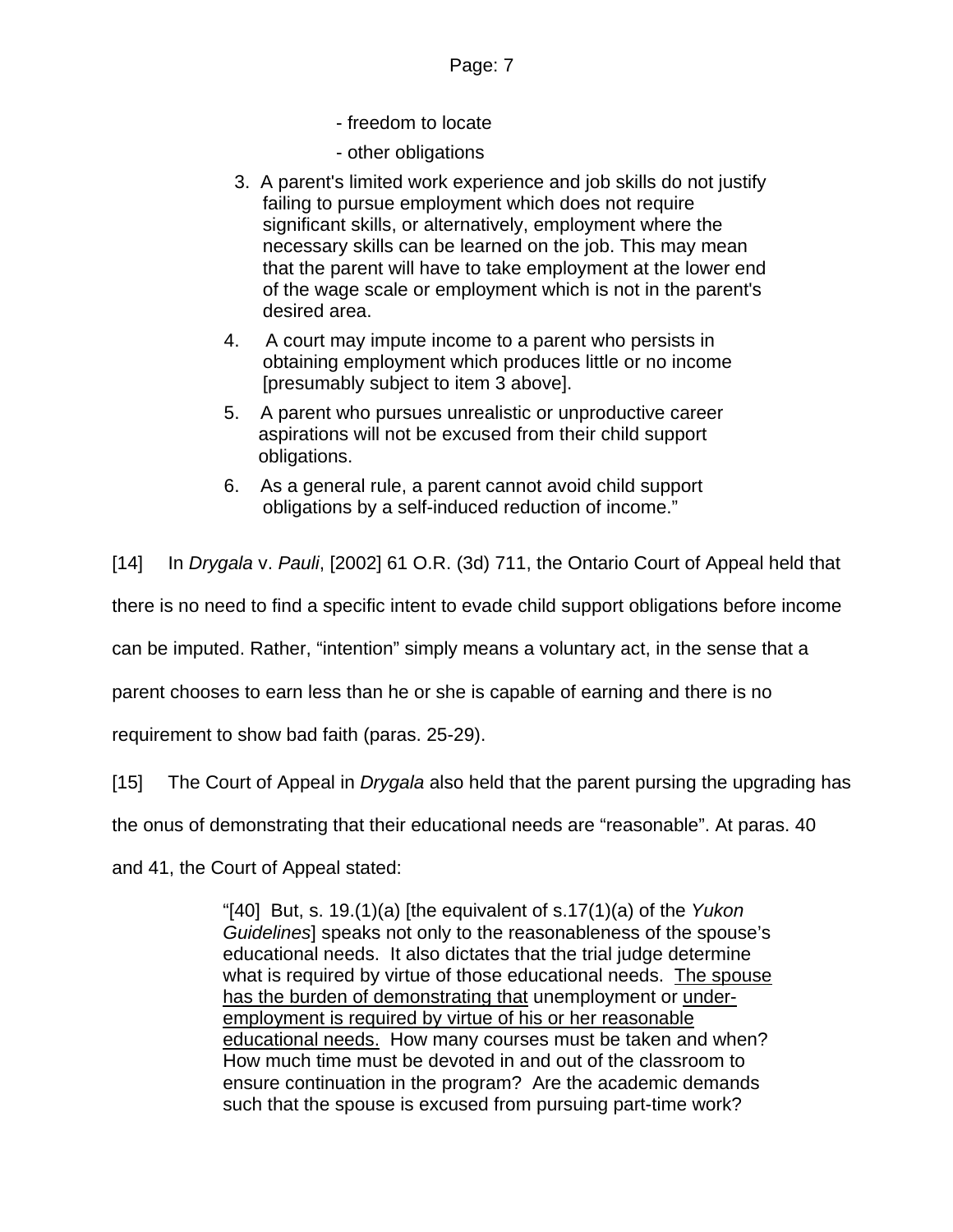Could the program be completed over a longer period with the spouse taking fewer courses so that the spouse could obtain parttime employment? If the rigours of the program preclude part-time employment during the regular academic school year, is summer employment reasonably expected? Can the spouse take cooperative courses as part of the program and earn some income in that way? These are the types of considerations that go into determining what level of under-employment is required by the reasonable educational needs of a spouse.

[41] The burden of proof is upon the spouse pursuing education as he or she is the person with access to the requisite information. The spouse is in the best position to know the particular requirements and demands of his or her educational program. He or she will have information about the hours of study necessary to fulfill such requirements, including the appropriate preparation time. He or she is in the best position to show whether part-time employment can be reasonably obtained in light of these educational requirements." (my emphasis)

[16] Thus, as the father's counsel correctly submitted, the initial onus is upon the

parent who claims the other is underemployed to show that the underemployment is

voluntary. If so, the onus then shifts to the other parent to show that their

underemployment is due to their reasonable educational pursuits. It was not seriously

disputed that the mother's choice to pursue her educational upgrading can support an

initial finding that she was "intentionally" underemployed within the meaning of s. 19(1)(a)

of the *Guidelines*. The real issue is whether her underemployment has been "required by

[her] reasonable educational…. needs."

[17] *Drygala*, at para. 39, says that there are two aspects to this stage of the inquiry.

First, the court must consider the course of study and determine whether it is a reasonable one for the parent, because one will not be excused from child support obligations by pursing unrealistic or unproductive career aspirations. In the case at bar, I am satisfied that the teacher training program is a reasonable educational goal for the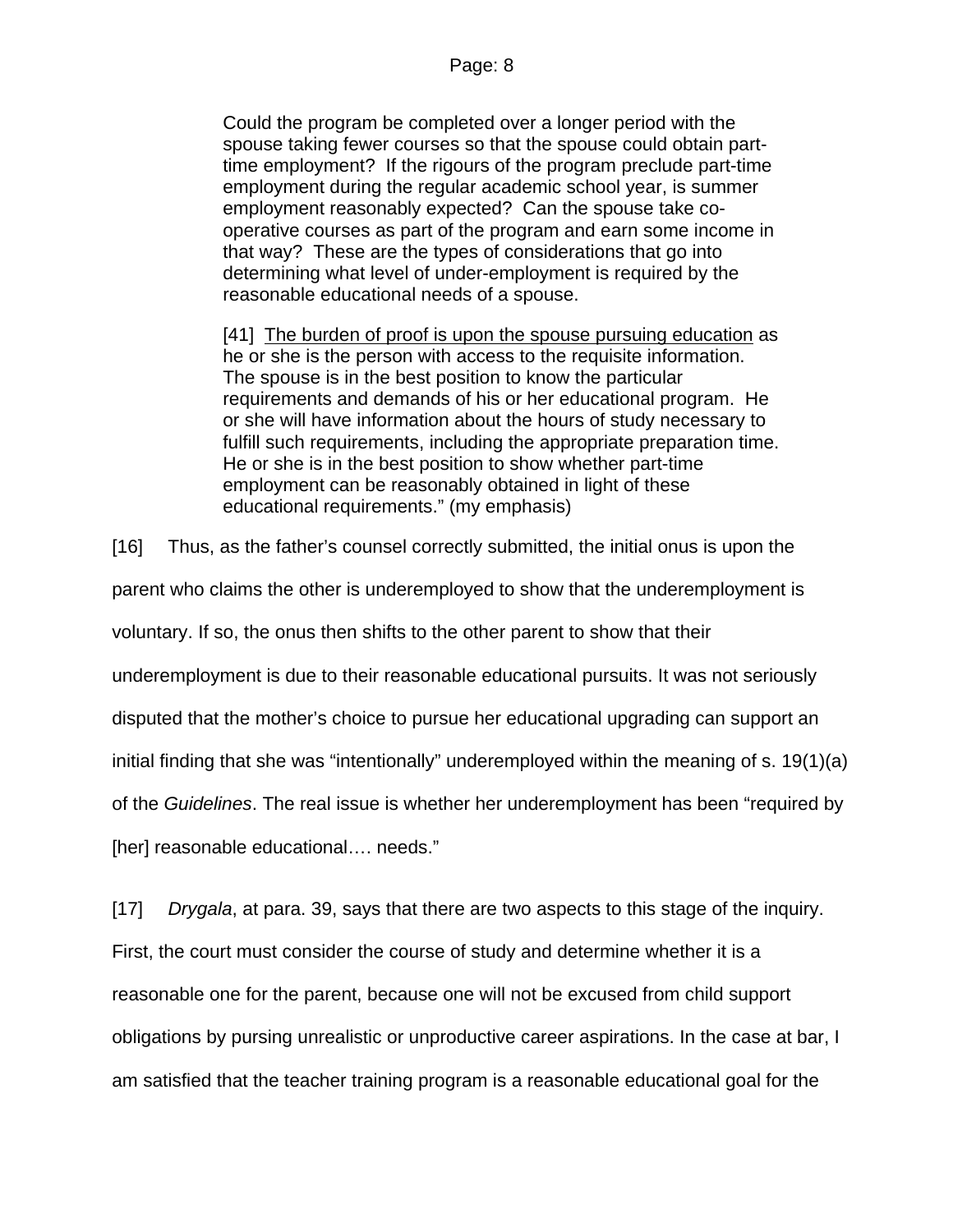mother, and one which will very soon provide her with a significant income and other benefits.

[18] Second, the court must determine what is required by virtue of the parent's reasonable educational needs. Here, the student-parent must demonstrate that things such as their course load, homework requirements and availability for part-time work (if any) are all reasonable in the circumstances. In this regard, the father's counsel raised four arguments in support of her proposition that the mother has been less than diligent in pursing her educational upgrading.

[19] In her first argument, the father's counsel points out that the mother cites her child care obligations as a reason why she was unable to pursue a full or greater course load than she actually did. However, the father's counsel points out that before the birth of the mother's second child on March 9, 2009, the mother only had responsibility for the child, A.R., during alternating weeks. Yet, since the birth of her second child, the mother now claims that she has been able to obtain work as a substitute teacher. This, says the father's counsel, begs the question of why the mother was unable to find such work, or its equivalent, in previous years, when she had fewer family responsibilities. I concede that I find this argument to be rather persuasive, as far as it goes.

[20] In her second argument, as I understood it, the father's counsel suggested that the mother could have completed her teacher training in four straight years, if she had made greater use of the financial assistance available to her through her First Nation, the Teslin Tlingit Counsel ("TTC"). Had she done so, the father says she would have graduated in 2007, and he provided evidence that she could have begun earning an annual income of about \$57,000 as of September in that year. The father provided evidence that the TTC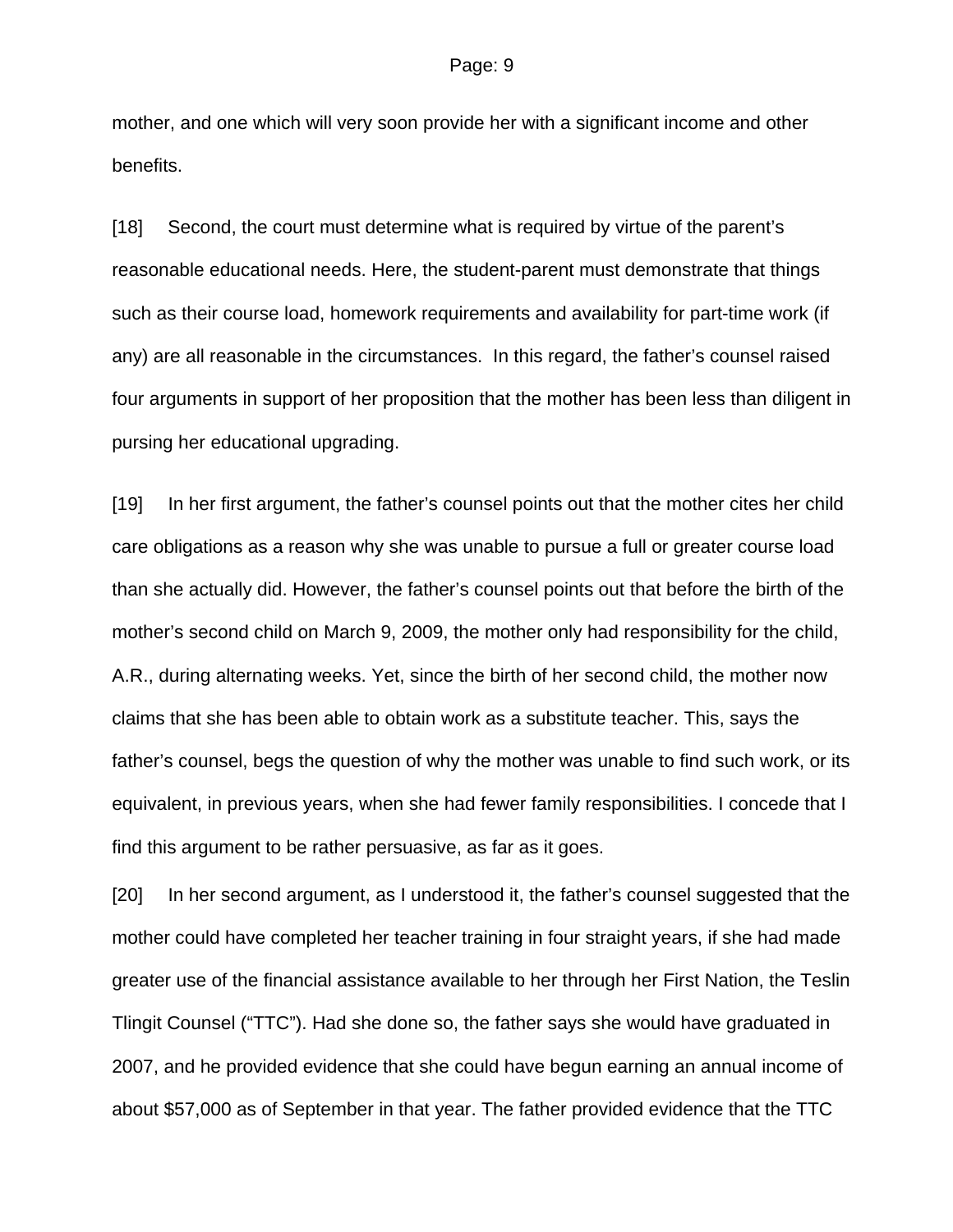could have funded the mother, as a parent with one child, in the amount \$1245 per month, providing she took three courses or more in each semester. In addition, the father says that the Yukon Government would have provided a daycare subsidy, with the difference usually being picked up by TTC. The father's counsel also points to the fact that the mother admits to receiving significant financial assistance from her own mother, the maternal grandmother.

[21] However, the mother deposed that she has in fact accessed funding through the TTC in the past, but is not currently enrolled in enough courses to qualify for the assistance. She says that the reason she has not been able to maintain the minimum level of three courses per semester is because she has been caring for her newborn daughter, G., since her birth. That seems a reasonable explanation. Further, the mother indicates that she is presently receiving support through the federal Department of Indian and Northern Affairs ("DIAND"), of approximately \$1500 per month. While there is no reference by the mother in her materials to daycare costs, on its face, that would seem to exceed what was available to her through the TTC. Therefore, it does not appear to be unreasonable for the mother to be making use of federal versus First Nation funding. Finally, the fact that the mother is receiving financial assistance from the maternal grandmother for things such as car payments, occasional groceries, some of A.R.'s clothing, and one half of A.R.'s gymnastics expenses, does not immediately lead to the conclusion that the mother could have pursued four consecutive uninterrupted years of full course loads. Even with the help of the maternal grandmother, it appears that the plaintiff mother was still receiving insufficient funds, whether it be from TTC or DIAND, to make ends meet, and that there was consequently a need for her to find part time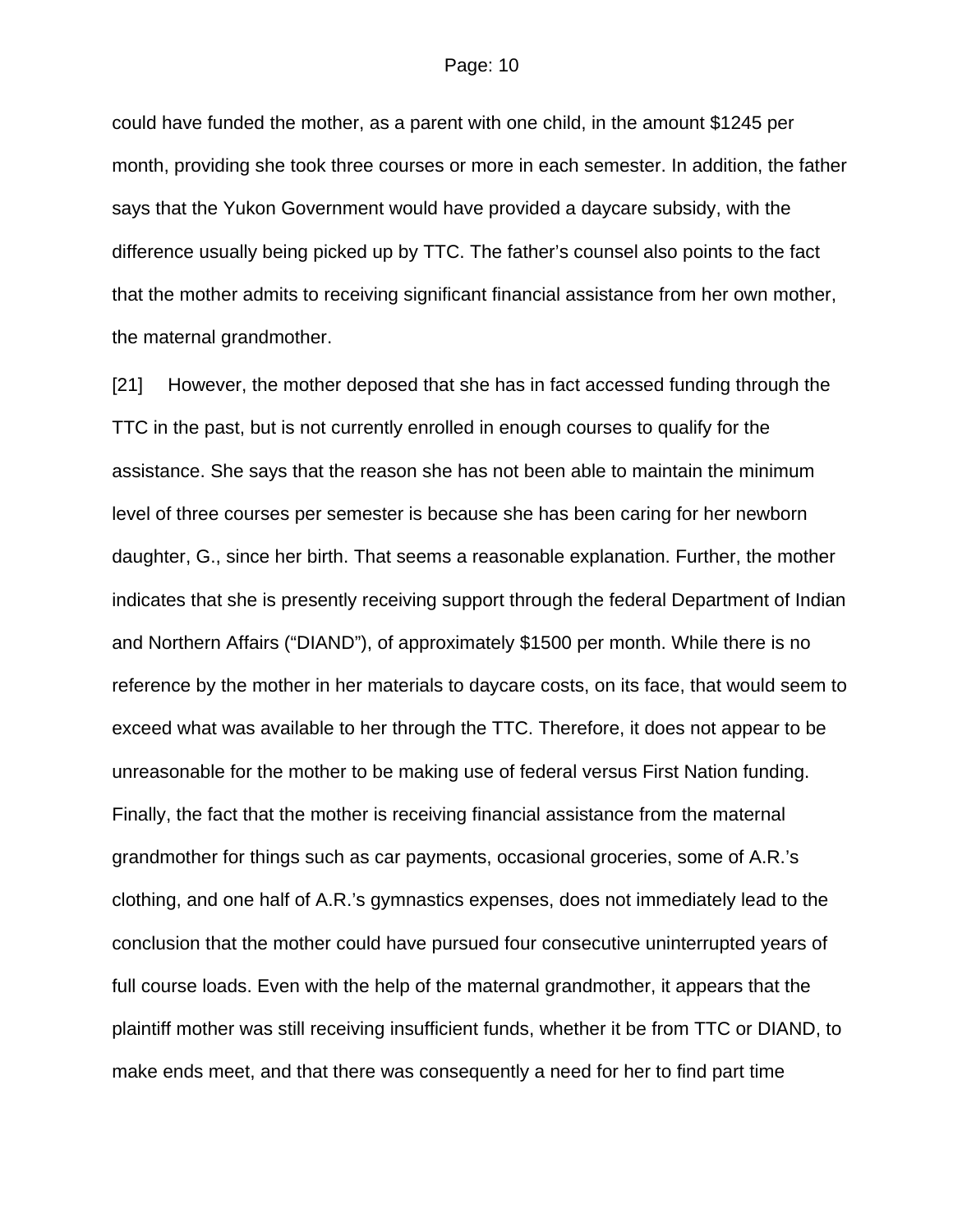employment. In addition, the mother was caring for the child, A.R., every alternate week, which would have further taxed the time available to her to pursue her studies. Taking all of the circumstances into consideration, I remain unpersuaded that it would be reasonable to expect the mother to have completed her teacher training in four straight years.

[22] In her third argument, the father's counsel says that the mother's claim that she was under stress in trying to balance her employment with her studies, particularly after the sexual assault in December 2005, is not a "sufficient" reason for her not to have worked more. Further, the father's counsel says that the mother has produced no objective evidence that the stress that she claimed she was suffering from precluded her from working to a greater extent. In support of this proposition, the father's counsel relied on two cases, *Barker* v. *Barker*, 2005 BCCA 177, and *Bennett* v. *Stoppler*, 2003 ABQB 723, cited by me with approval in *M.P.T.* v. *R.W.T.*, 2008 YKSC 94.

[23] In *Barker*, the British Columbia Court of Appeal was dealing with an appeal by the respondent husband from a decision of the Chambers judge, which included a finding that the husband was underemployed, imputed income to him and varied his child support payments accordingly. The father was a dentist who worked from 8 a.m. to 5:30 p.m. four days per week. The Chambers judge found that the father had the capacity to work one additional day each week and did not accept the father's testimony that he worked as much as required to service the dental practice he had developed and that any further work would be unproductive. The Chambers judge *did* accept that one of the reasons the father did not work full-time was his desire to be available to help his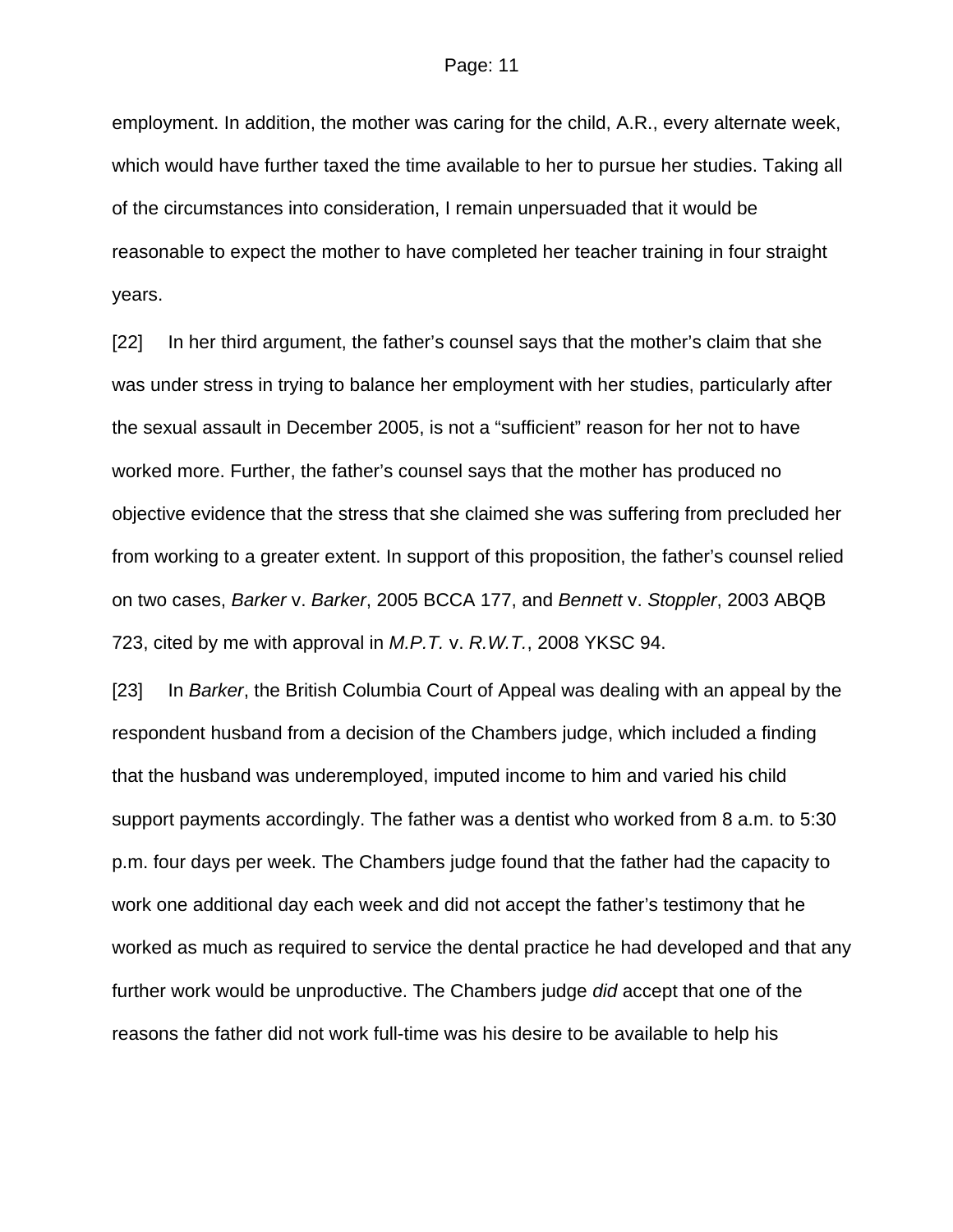common-law wife who was suffering from cancer. However, at paras. 20-22, the Court of

Appeal stated:

"…That is an understandable decision, but not one the Guidelines recognize as justifying underemployment for the purposes of determining the amount of child support to be paid. Importantly, Dr. Barker did not argue before the chambers judge that a normal work week for dentists is 38.5 hours. Nor did he lead evidence to that effect.

In my view, the inference of underemployment was open to the chambers judge on the law and the evidence. Once underemployment is established, the chambers judge had the discretion to impute additional income… .

I am not persuaded the order that resulted is unreasonable or unfair and would not interfere with it."

[24] I take it from these statements that, while the Chambers judge may have been sympathetic towards the father for not working full-time because of the cancer of his common-law wife, he or she nevertheless concluded that the father was not working to his full capacity as a dentist and was therefore underemployed. The Court of Appeal exercised deference in its appellate review of that decision, while adding that, in any event, the illness of a spouse is not a reason recognized by the *Guidelines* for underemployment. This latter comment would seem to be *obiter dicta.* In any event, I conclude that *Barker* is a somewhat unusual case and, as it did not deal directly with the need for objective evidence of health conditions, it is not particularly helpful on the point under discussion.

[25] In *Bennett* v. *Stoppler*, the husband applied to the court for an order to sell the matrimonial property on which the wife was residing. Child support was not at issue. The husband there had worked, on average, about 150 working days per year as an oil field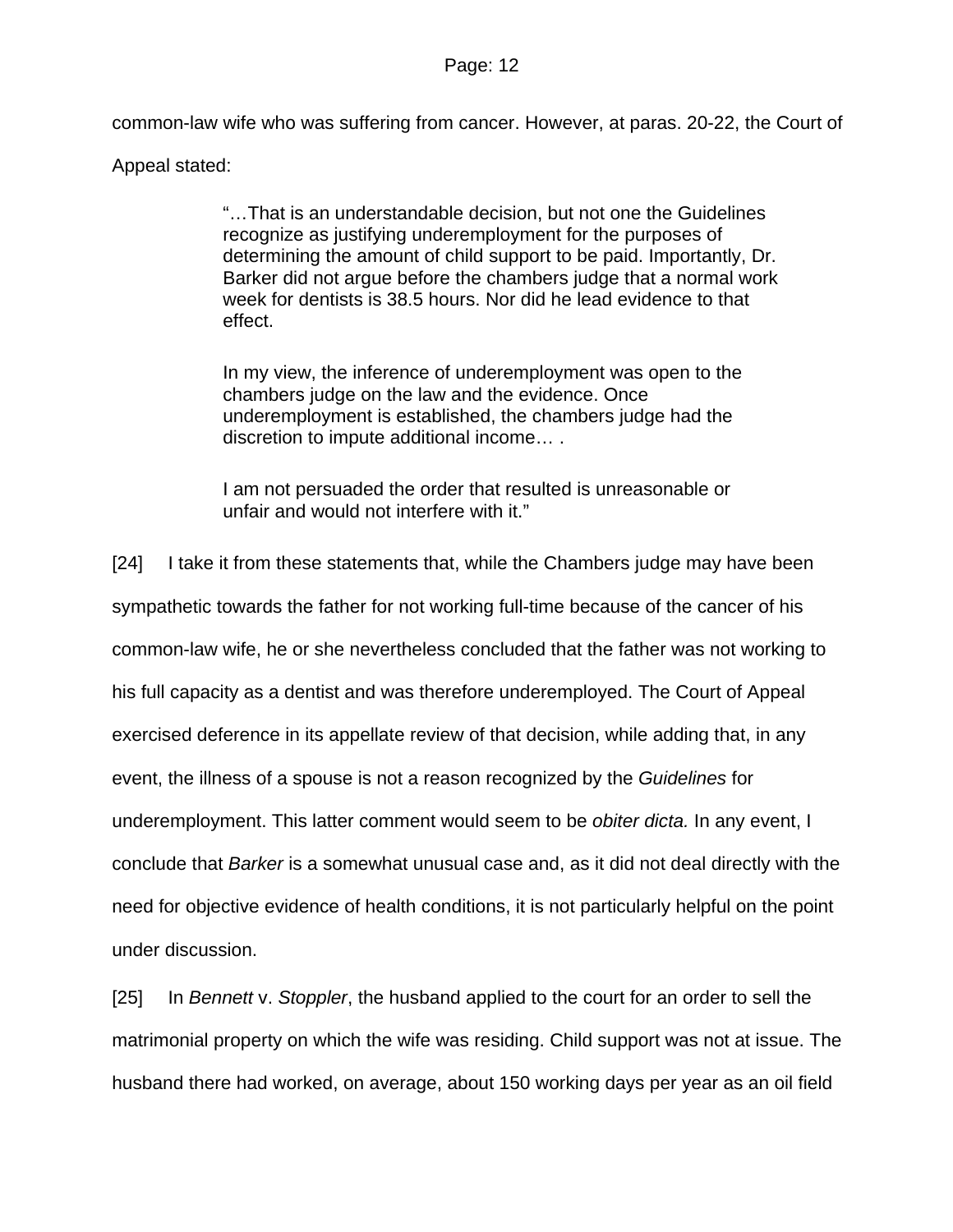consultant, and approximately three to four months per year on the couple's farming operation. He stated that he had not been employed recently, in part because of situational stress surrounding the disintegration of the relationship. In deciding which of the spouses was entitled to exclusive possession of the matrimonial property on which the wife was residing, the court noted, at paras. 13 and 14:

> "Mr. Stoppler has some health problems that are situational stress related to these proceedings. Nonetheless, he has not produced any evidence suggesting that this stress cannot be sufficiently relieved by medication, counselling or other treatment, to allow him to resume the work pattern which has been established throughout his life.

Ms. Bennett, on the other hand, has substantially fewer opportunities to find employment and accommodation in the Entwhistle area than does her husband. …"

[26] In *M.P.T.*, cited above, I applied *Bennett* v. *Stoppler* to a case involving an issue of child support. However, both *Bennett* and *M.P.T.* were cases where a party was simply claiming that they were working at less than capacity because of the stress of the marital conflict and the associated court proceedings. Because stress is commonly a factor affecting parties in marital conflict, it is reasonable to expect that a party who is so adversely affected that they cannot work to capacity would provide objective medical evidence to support that assertion.

[27] That is not the situation in the case at bar. Here, the mother has claimed to be a victim of a major sexual assault, which she referred to as a "rape". The father did not contradict that claim, other than to characterize the offence as a "date rape", which the mother disputes. She has further deposed that she withdrew from her studies for a period of time on the recommendation of her doctor and that the assault also greatly limited her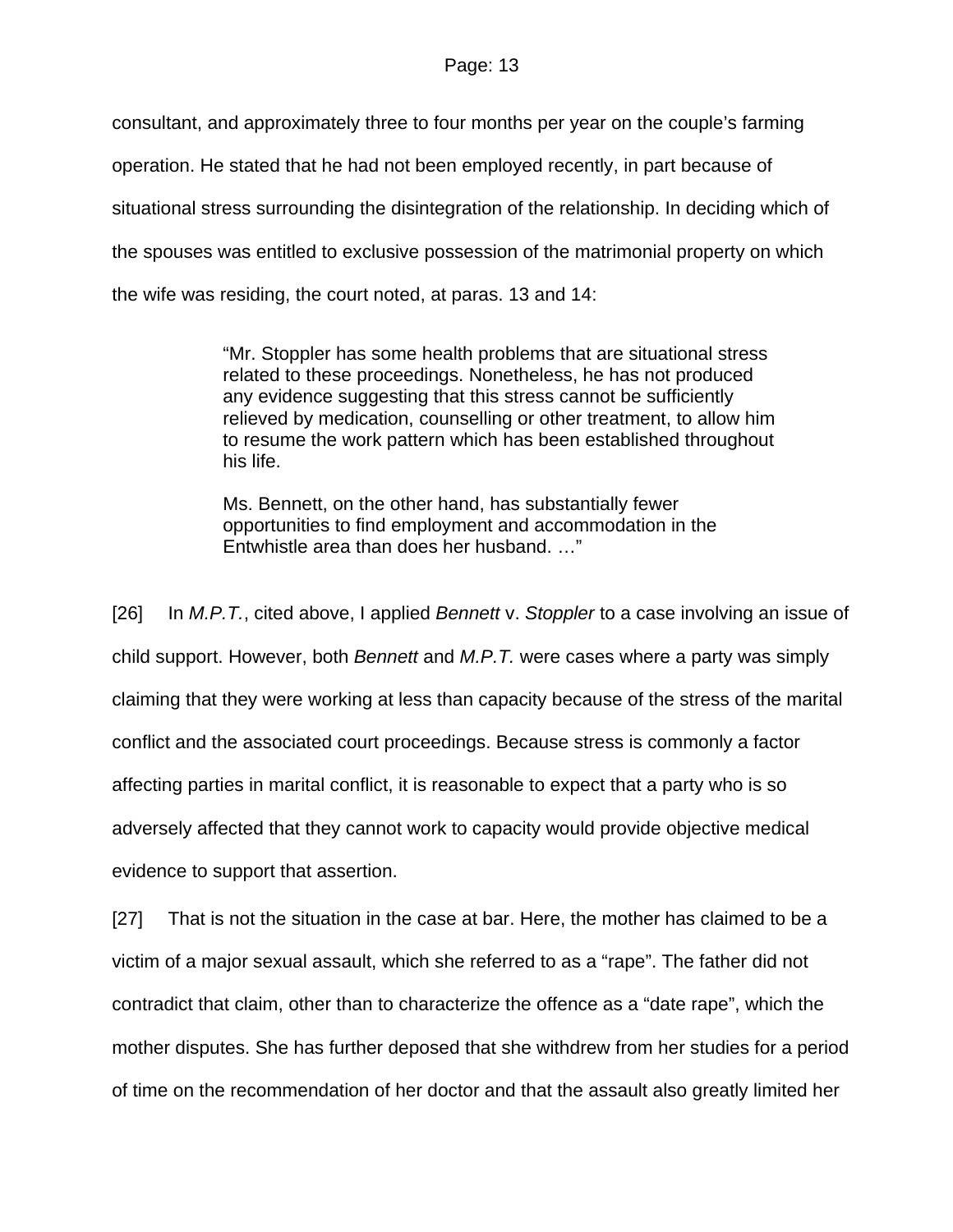ability to focus on work. While a supporting letter from her doctor would have been helpful, on an interim application such as this, her failure to do so does not render her reason for withdrawing from her studies and reducing her employment as *insufficient*. On the contrary, it seems reasonable to infer that such a traumatic event would very likely interfere adversely with a person's ability to focus on study and employment, at least for a limited period of time. Further, given this probable causal connection, the mother's inability or reduced ability to work in such circumstances could not fairly be described as "voluntary" conduct.

[28] I would add here that the case law, including *Drygada* (at para. 38), clearly holds that there is a duty to seek employment where a parent is "healthy", and that the health of a parent is one of the key factors to consider in determining what is reasonable in the circumstances. Indeed, s. 17(1)(a) of the *Guidelines* also speaks of the "reasonable … health needs of the parent." It would seem arguable to me that being the victim of a rape might well have an adverse impact on one's mental, or even physical, health, and would therefore be a reasonable explanation for a period of underemployment.

[29] The fourth argument by the father's counsel is that, even if I accept that it was reasonable for the mother to attend school part time and work part time, there were employment opportunities available to the mother, which she has not pursued, which would have provided her with a greater income over the past several years. Counsel raised a number of points in this regard:

> 1. The father says that the mother could have found employment as a substitute teacher while pursuing her education. Unfortunately, the evidence here is lacking as to when the mother would have become eligible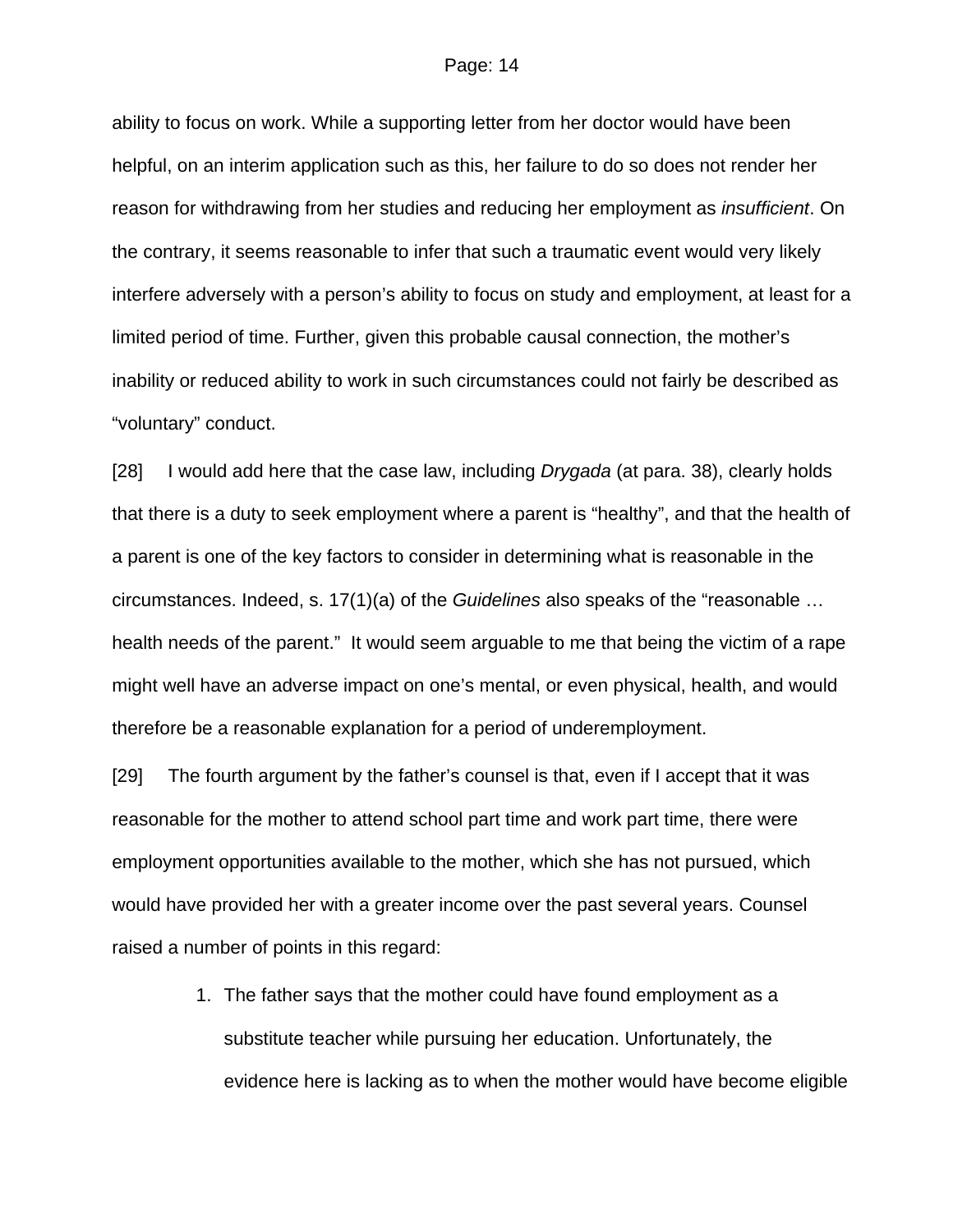for such employment. According to the father's evidence, to be eligible to qualify as a "Category 2 substitute", one must provide proof of a Bachelor's degree. Yet, there is no evidence that the mother has such a degree. Nor is there any evidence as to what is required for a "Category 1 substitute". Given that it is the father who has the initial onus of demonstrating that the mother has been intentionally underemployed, I would have expected him to provide such evidence. In any event, the mother has indicated that she is, in fact, currently pursuing substitute teaching positions.

2. The father points to the mother's certification as a lifeguard and says that part-time lifeguards are employed at the Canada Games Centre in Whitehorse earning about \$20 per hour. The mother's response to this is that while she has some certification, she was unable to complete her instructors' course due to a physical disability from a previous car accident in which she injured her hips, pelvis and knee. Further, she says that the Canada Games Centre has a policy that to be hired as a lifeguard, one must also be a qualified instructor. Therefore, she is not eligible to be hired as a lifeguard. That information was essentially unchallenged by the father, and I accept it as a reasonable explanation for why the mother has not pursued that type of employment. Once again, I would also add that the mother's physical limitations could arguably be considered part of her overall "health" status, and therefore a factor in justifying her underemployment.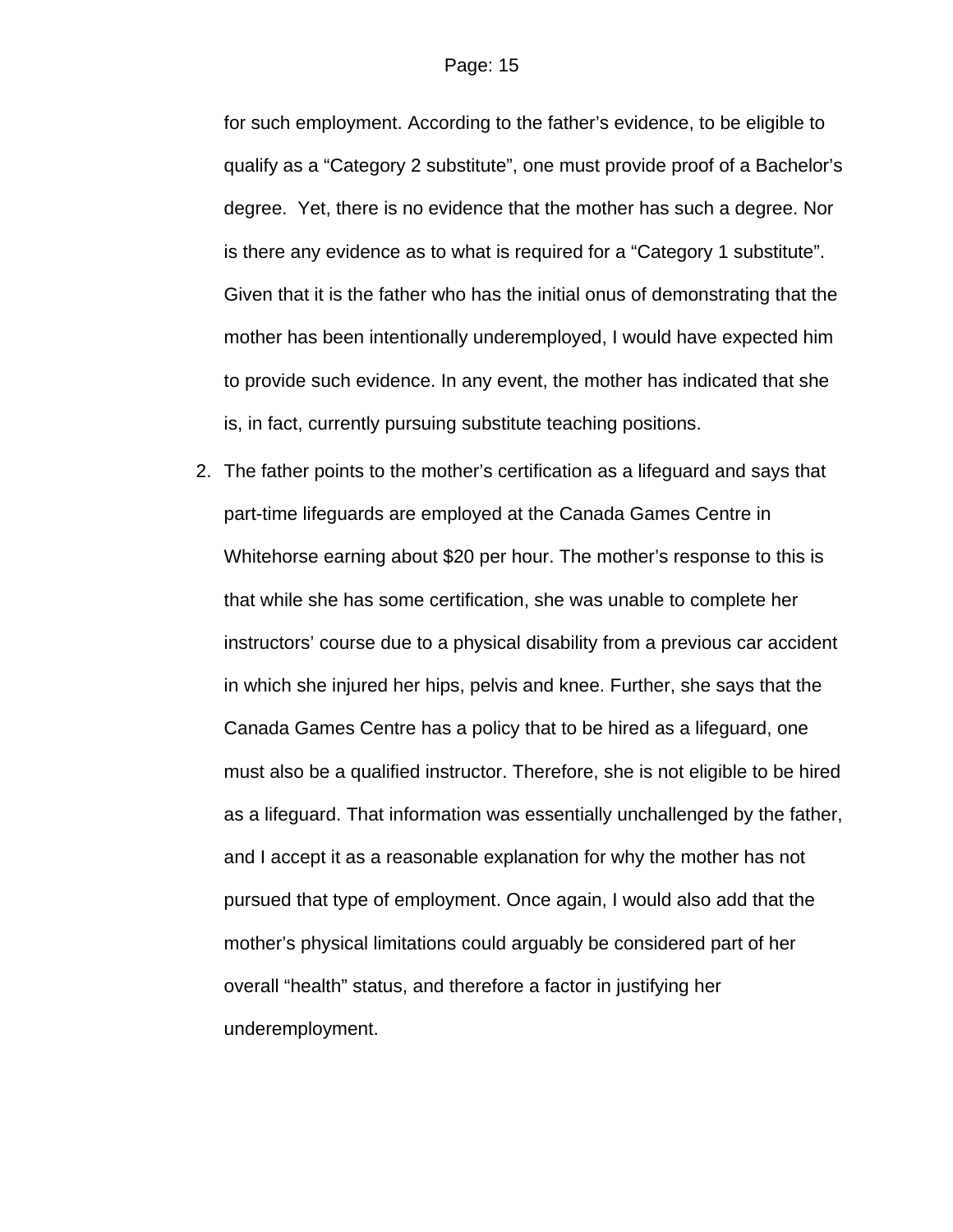- 3. The father says that the mother has proficiency in the French language and that this ability, combined with her Yukon First Nations heritage, would give her "first priority" in obtaining a teaching position in Whitehorse. The mother's response here is that her proficiency is limited and that she only understands the French language when it is spoken slowly. She says that she has great difficulty reading and comprehending written French and cannot write in French at all. Once again, on an interim application such as this, that unchallenged explanation by the mother seems to be reasonable.
- 4. The father questions the mother's evidence about her physical limitations from the car accident. In particular, the mother has stated that she has difficulty sitting or standing for long periods of time and is unable to lift heavy objects. Yet, notwithstanding those limitations, the mother says that she has been able to work in "serving jobs at restaurants or bars", which presumably involves standing, or at least being on her feet, for extended periods. This leads the father's counsel to ask why the mother has not given evidence that she has looked for other more lucrative employment, but was unable to obtain it because of her physical limitations. Once again, I find this argument to be persuasive, as far as it goes.
- 5. Lastly, the father's counsel questioned why the mother was not able to work more, particularly in the fall of 2008, when she reduced her program down to two courses. The mother's explanation was that she was having difficulty handling her studies at that time and it was due to her pregnancy that she reduced her course load. Although she did not specifically depose to a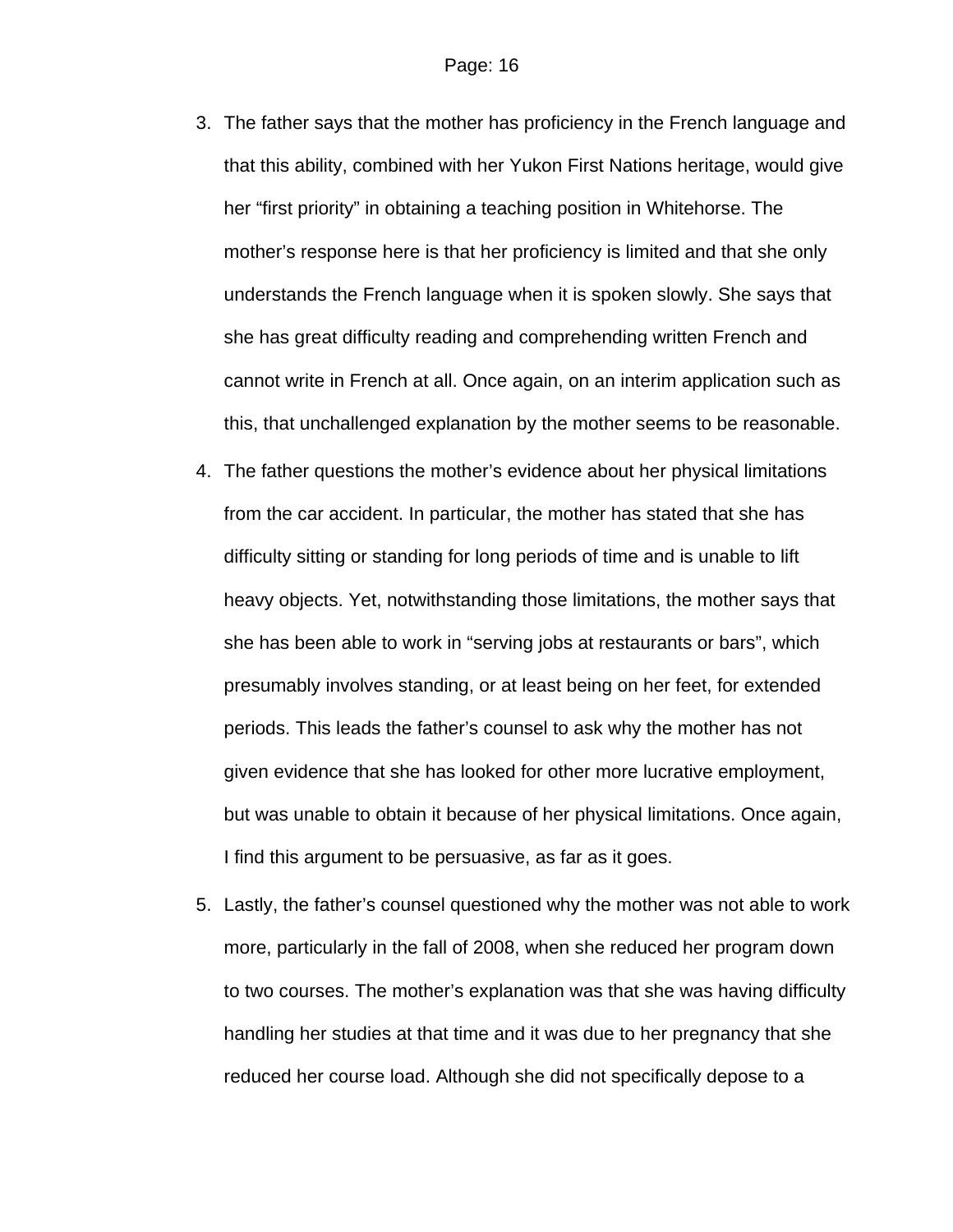causal connection between her pregnancy and her difficulty in handling her studies, it is reasonable to infer that one might affect the other. For the same reason, it is also understandable why she would not have pursued more employment at that time.

[30] On the topic of the mother's second child, G., although not argued by the father's counsel, I concede I was concerned about whether her choice to become pregnant, if indeed it was a choice, could be seen as a reasonable justification for her underemployment. While it is arguable that an intentional pregnancy should not be a reasonable excuse for underemployment, there is no clear evidence that the mother's pregnancy with G. *was* intentional. Further, s. 17(1)(a) of the *Guidelines* also speaks of a parent being underemployed "…other than where the underemployment…is required by the needs of any child…" As the mother's counsel argued, "any child" in this case would presumably include G.

[31] There was also admittedly an inconsistency by the mother about the date on which she was sexually assaulted. She initially deposed that this took place just before Christmas 2007 and that, because the assault took place in her home, she made efforts to have the Whitehorse Housing Authority relocate her from that residence, but was not able to find alternate accommodation until October 2008. This left me with the initial impression that she was still suffering from the trauma of the sexual assault well into 2008. However, when challenged by the father on this point, the mother acknowledged that, "on further reflection", the sexual assault occurred in November 2005. She stated that the event is one which she has "tried hard to forget". While that is understandable, the discrepancy of over two years is a significant one and calls into question whether the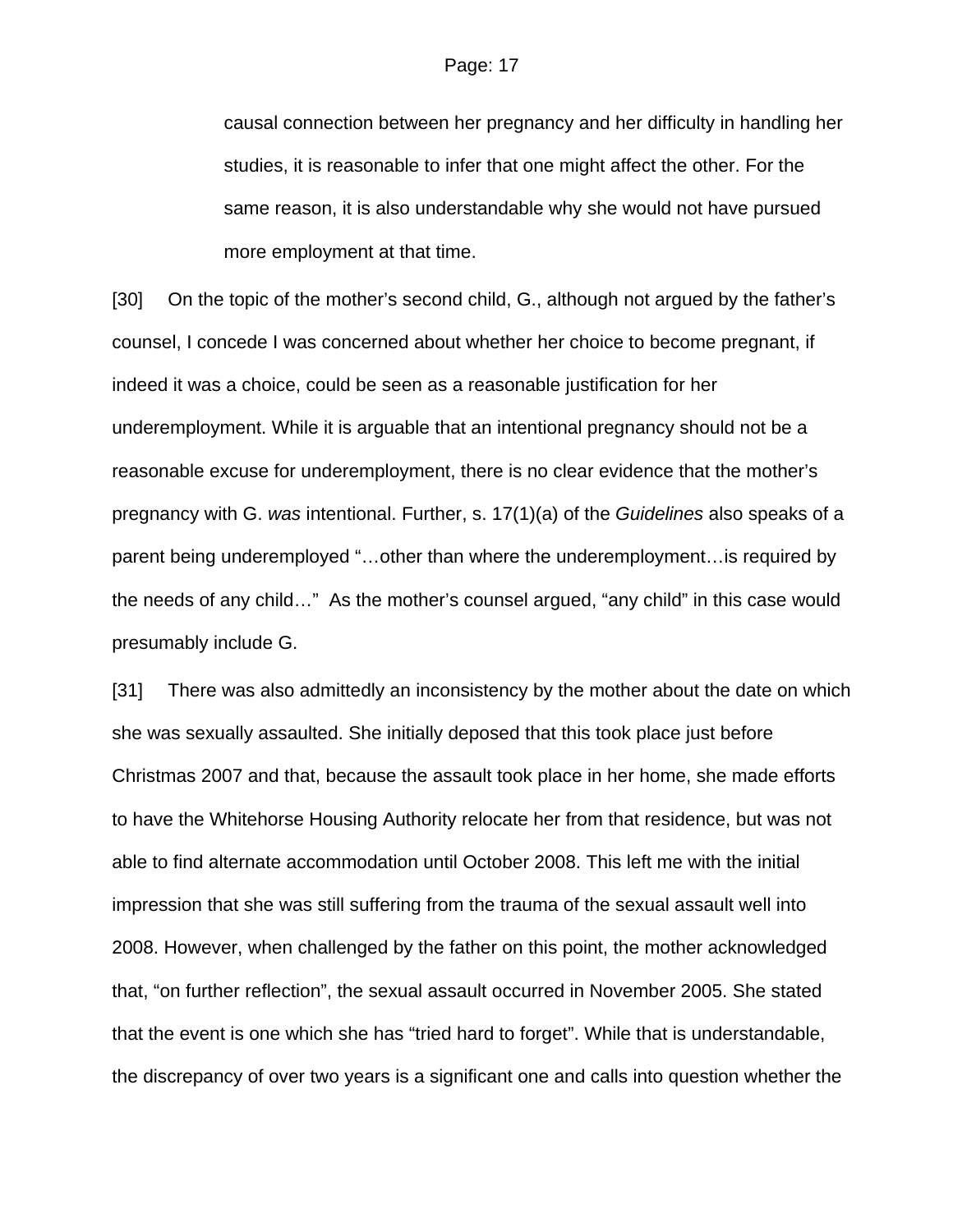mother was still adversely affected by the trauma of the offence in 2008, as she originally implied.

[32] To summarize on the issue of imputation of income, while I acknowledge that the father's counsel has made a few good points, taking all of the circumstances into account, including the sexual assault in November 2005 and the birth of the mother's second child on March 9, 2009, the mother has satisfied me that her underemployment was required by her reasonable educational needs. I acknowledge that, with some greater effort, she could perhaps have completed the program sooner than she has, or alternatively, that she could have earned more than she has over the past few years. However, the standard is reasonableness, not perfection, and I conclude that any lack of diligence in that regard by the mother is insufficient to require that I impute income to her under s.17(1)(a) of the *Yukon Child Support Guidelines*.

## *Should the father pay child support?*

[33] I turn now to the mother's application for an order that the father pay child support going forward. As this is a shared custody situation, in order to make this determination, I am to have regard to s.9 of the *Yukon Child Support Guidelines*, which states as follows:

> "Where a parent exercises a right of access to, or has physical custody of, a child for not less than 40 per cent of the time over the course of a year, the amount of child support for the child must be determined by taking into account

- (a) the amounts set out in the applicable tables for each of the parents;
- (b) the increased costs of shared custody arrangements; and
- (c) the condition, means, needs, and other circumstances of each parent and of any child for whom child support is sought."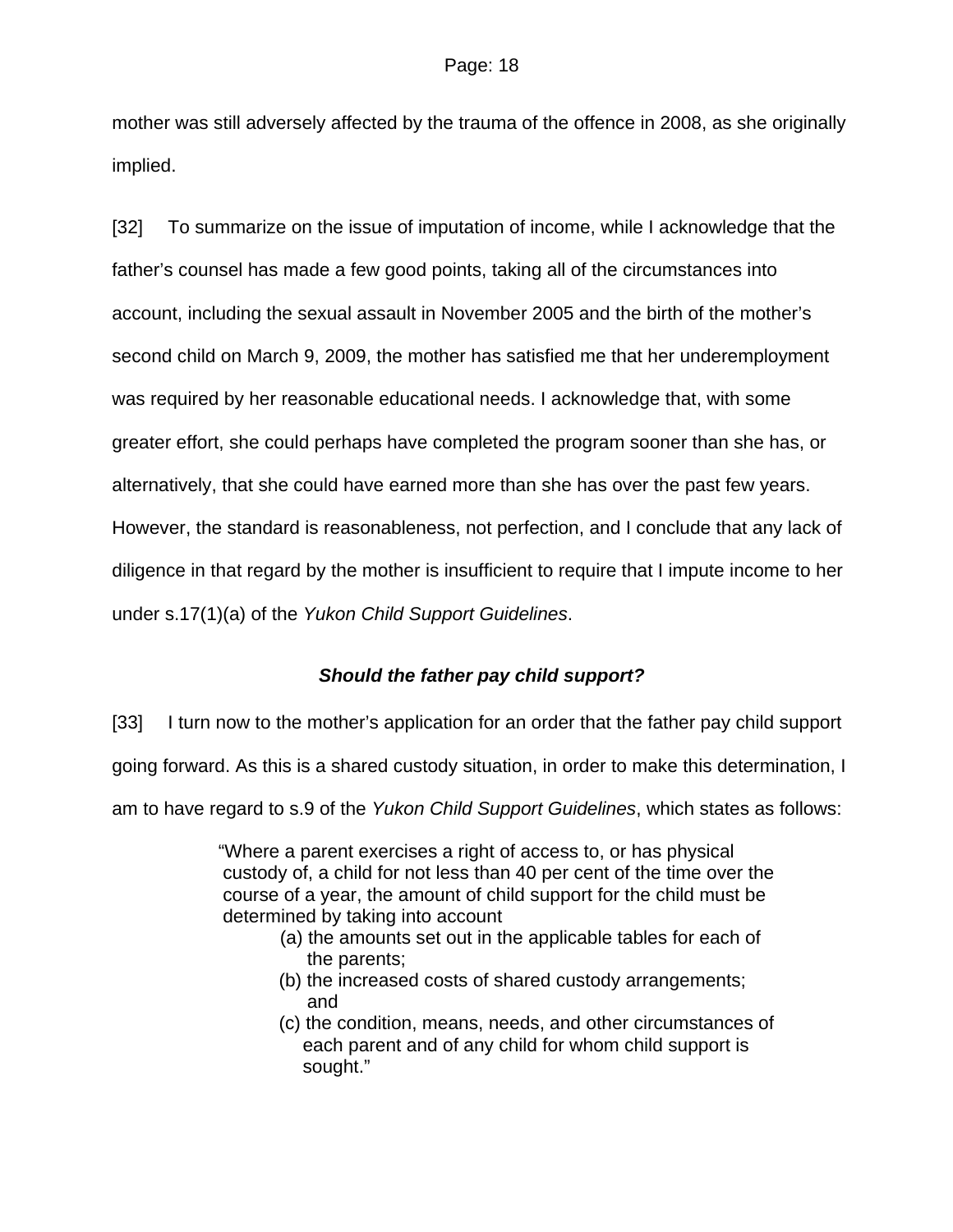[34] According to the leading case *Contino* v. *Leonelli-Contino*, [2005] 3 S.C.R. 217, s.9 promotes flexibility and fairness by ensuring that the economic realities and the particular circumstances of each family are accounted for. The three factors set-out in s. 9 all guide the exercise of judicial discretion; no single factor prevails. The weight given to each of the three factors will vary according to the particular circumstances of each case.

[35] *Contino* holds that, under s. 9(a), a simple set-off between the table amounts payable by each parent is an appropriate starting point. The set-off in this case has to be done on the basis on the parties' respective incomes in 2008, since I do not have the gross annual income of the mother for 2009. In 2008, the mother earned \$13,409 and the father earned \$75,132. Therefore, after the set-off, the father would pay child support to the mother in the amount of \$634 per month.

[36] However, the set-off determination must be followed by an examination of the continuing ability of the recipient parent to meet the financial needs of the child, especially in light of the fact that many costs are fixed. The court retains the discretion to modify the set-off amount where, considering the financial situation of the parents, it would lead to a significant variation in the standard of living experienced by the child, as they move between the respective households. Adjustments may be made if the set-off would be inappropriate in light of the factors considered under ss. 9(b) and 9(c).

[37] According to *Contino*, s. 9(b) recognizes that the total cost of raising children may be greater in shared custody situations than in sole custody situations. Thus, courts should examine the budgets and actual expenditures in addressing the needs of the child and determine whether shared custody has resulted in increased costs globally. Such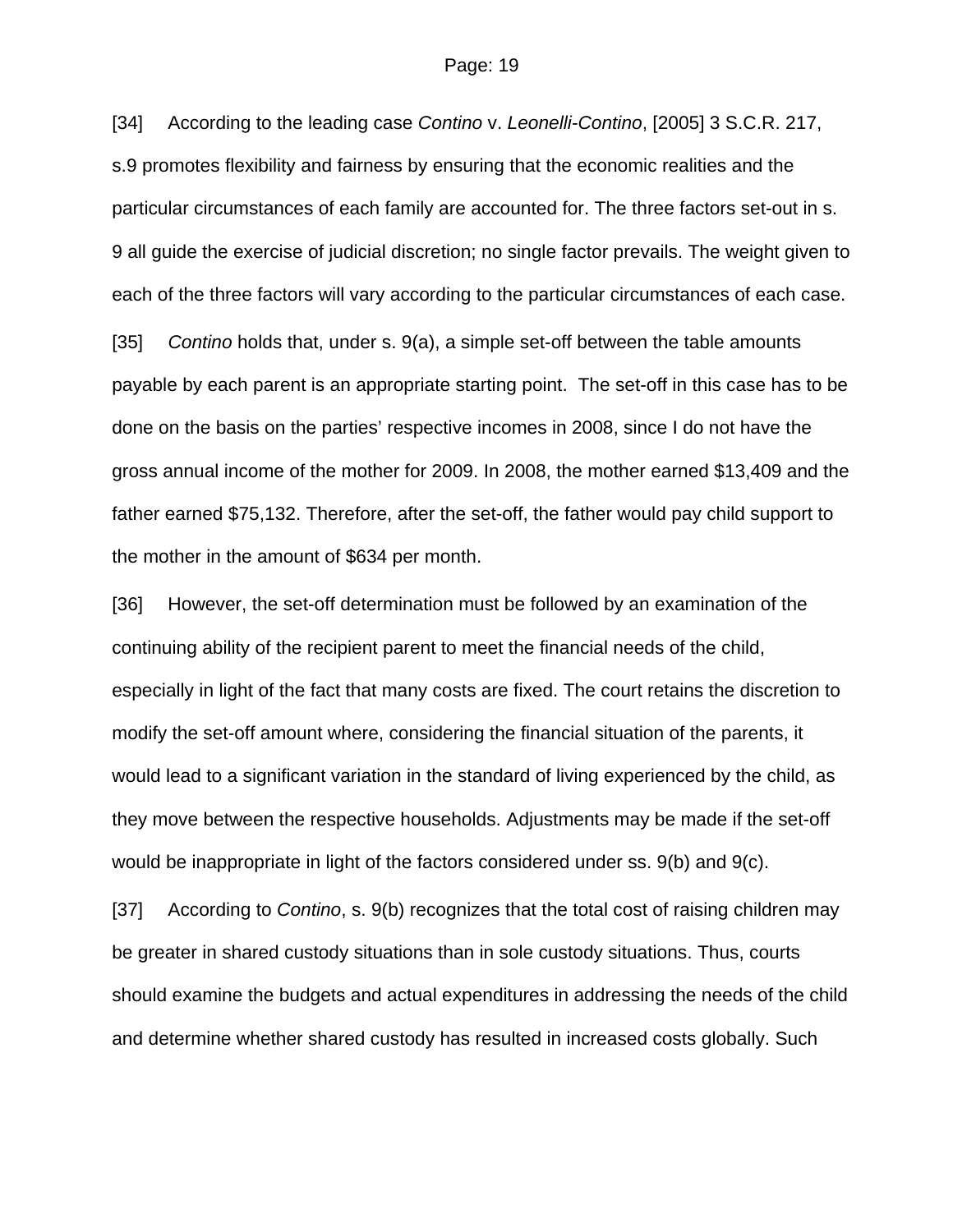increased costs would normally result from the duplication of expenses arising from the fact that the child effectively lives in two homes.

[38] Unfortunately, the evidence here is somewhat lacking, especially from the mother. The father has produced a budget in which he indicates that he spends about \$6300 annually on the child, the particulars of which are as follows:

| "After school care/summ[er] | \$2250    |
|-----------------------------|-----------|
| Gymnastics/suits            | 1300      |
| Clothes                     | 400       |
| <b>Outer Wear</b>           | 400       |
| Sports equipment            | 300       |
| Travel                      | 800       |
| <b>School Fees</b>          | 75        |
| <b>Birthday Parties</b>     | 125       |
| Gifts/extras                | 600       |
| Other sports                | <u>45</u> |
| Total                       | \$6295"   |

Dividing \$6295 by 12 months equals \$524.58 per month, which is a significant amount. However, it is likely that there is some duplication on costs paid by the mother for certain of these items, such as after school care, indoor and outdoor clothes, sports equipment, school fees and gifts. I am also troubled by the fact that the mother has provided unchallenged evidence that the maternal grandmother pays for one half of the child's gymnastics expenses. If that is the case, then there would be a reduction by half of the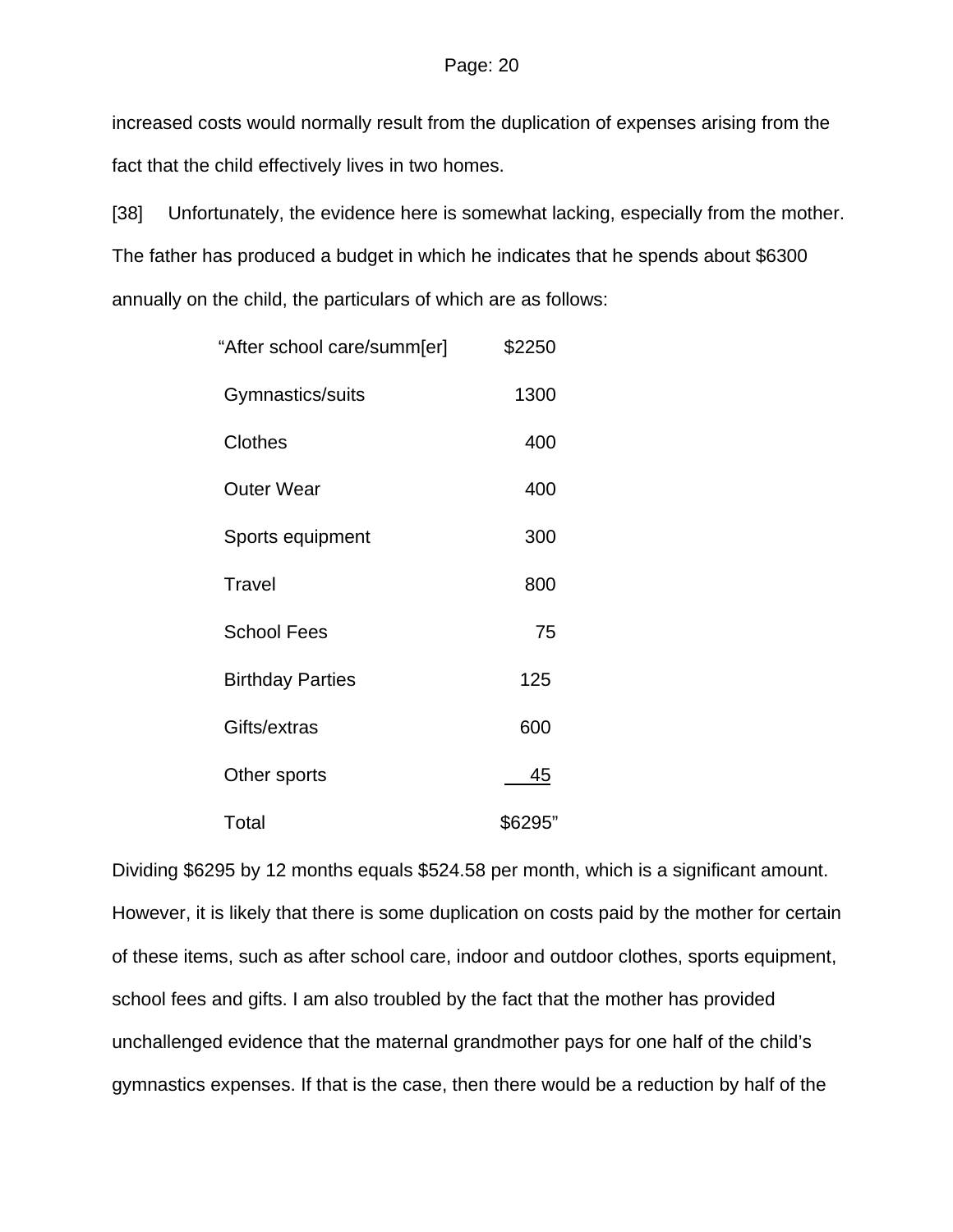amount claimed by the father for that expense, namely \$1300 per year. Of course, the alternative would be that the father's half is \$1300 per year, making the total gymnastic expenses \$2,600 annually. I infer that the former is more likely to be the case, as it would result in a monthly expense of about \$108 for this activity, which seems reasonable for an eight or nine year old child. Having made that finding, I am left wondering about the accuracy of the other figures cited in the father's budget. In the result, it is probably reasonable for me to conclude that there are increased costs as a result of the shared custody arrangement, and while I must take that into account, I am unable to conclude much about the extent of such increased costs.

[39] Under s. 9(c) of the *Guidelines*, *Contino* states that the court is vested with a broad discretion to analyze the resources and needs of both parents and the child. I am to keep in mind that one of the objectives of the *Guidelines* is to achieve a fair standard of support for children and fair contributions from both parents. I am to look at the standard of living of the child in each household and the ability of each parent to absorb the costs required to maintain the appropriate standard of living in the circumstances. I may also consider the special or extraordinary expenses of the child as part of her "other circumstances".

[40] Ordinarily, a court would expect the parents to lead evidence relating to the analysis under s. 9(c), just as it would for s. 9(b). As it is the father who is applying for a reduction from the set-off amount based on the shared custody arrangement, I have looked primarily to him for the evidence in support of that application. Once again, all that I have from the father in that regard is his information as to the child's annual budget, the accuracy of which is somewhat in question. On its face, the budget suggests the father is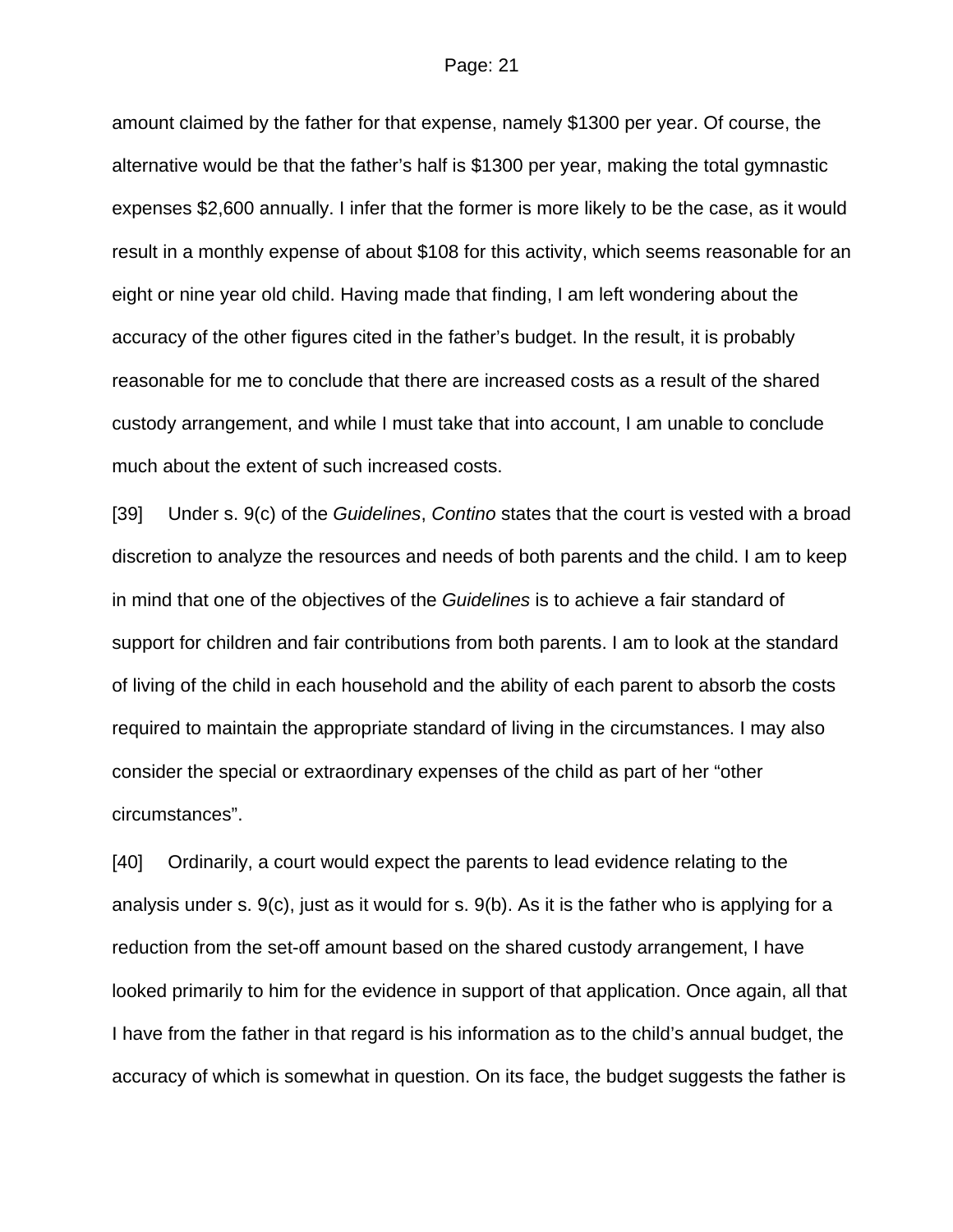already spending about \$525 per month toward the child's care. If I reduce the gymnastics expenses by half, that would reduce the annual total to \$5,645, or \$470 monthly. Assuming that is a reasonably accurate figure, it would initially appear that requiring the father to pay the set-off amount of \$634 per month *in addition*, might be onerous.

[41] Unfortunately, the mother provided scant evidence relating to the child's budget or the mother's standard of living. As I noted above, she deposed that she receives funding from DIAND of approximately \$1,500 per month. She also indicated that her monthly expenses include housing (\$1,300), food (\$400), vehicle payment (\$300), and insurance (\$75). In addition, the mother has an overdue student loan (\$25,000) and Visa bill (\$2,500) plus other unspecified outstanding loans. The mother's partner, J.G., who is the father of her second child, G., will soon be moving into her home, and will be contributing an income of about \$1,700 per month.

[42] The mother concedes that she does not spend the same amount of money on the child as the father, as her income in 2009 and in previous years has been significantly less than his and because no child support has been paid. Her counsel submits that the evidence suggests a significant difference in the standards of living between the parents' respective households, i.e. that there are "two very different homes" available to the child. The mother's counsel is additionally concerned that this may become a factor in the father's pending application for primary residence. I share this concern and recognize that it is one of the fundamental purposes of the *Child Support Guidelines* to alleviate such discrepancies.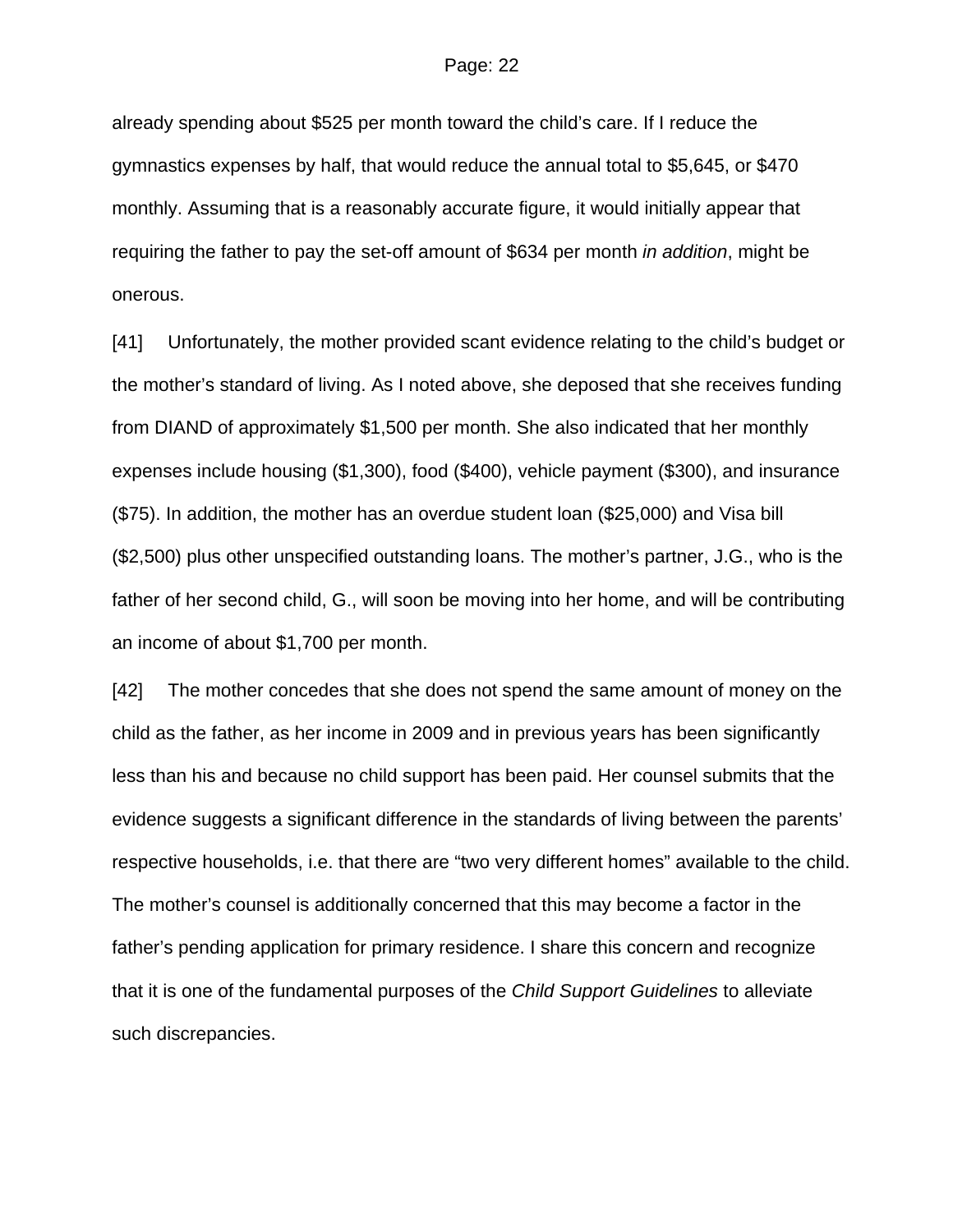[43] In concluding my analysis under s. 9, I am persuaded that the set-off amount is generally appropriate, but that it should be reduced somewhat to reflect the expenses currently being paid by the father for the child's care. I note here that, the Consent Order of June 6, 2005, already provides that the child's daycare costs will be split equally by the parties and that all other special or extraordinary expenses are to be shared in accordance with the *Child Support Guidelines*. Taking all of the circumstances into account, I find that the father should pay child support in the amount of \$500 per month, commencing March 1, 2010, and on the first day of each month thereafter.

[44] I expect that the mother will likely obtain employment as a teacher in September 2010. If so, she will also likely begin earning an income in the \$50 to \$60,000 range. Therefore, I assume that the parties will readdress the child support payable at that time, and that the father's ongoing child support obligation will probably be reduced.

### *Should the child support be retroactive?*

[45] The final issue is the question of retroactivity. The mother's counsel relies on the leading decision of *D.B.S.* v. *S.R.G.*, 2006 SCC 37. That case instructs me to strive for a holistic view of the circumstances of a particular case in determining whether to make a retroactive award. In doing so, I am to consider the reason for the recipient parent's delay in seeking child support, the conduct of the payor parent, the past and present circumstances of the child, and whether the retroactive award might entail hardship. As a general rule, the award should be retroactive to the date on which the recipient parent gave "effective notice" to the payor parent that child support should be paid. All that is required is that the topic be broached; once that has occurred, the payor parent can no longer assume the *status quo* is fair.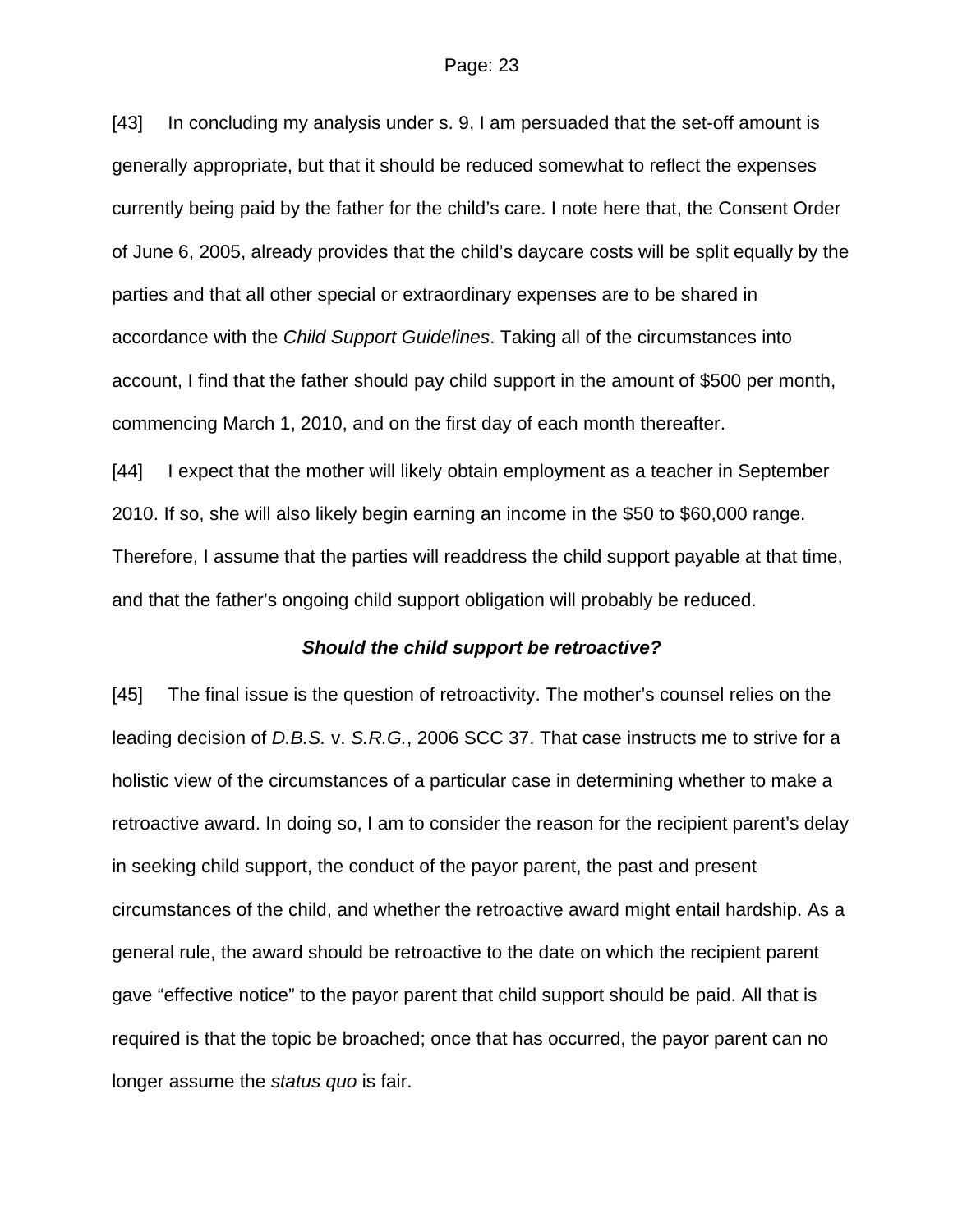[46] In this case, the mother sent an email to the father on September 7, 2008, which included the following statement:

> "I am also feeling a little bit of financial strain as of late; and am putting in a formal request for all tax information to be handed in to Maintenance Enforcement to determine whether or not child support would be granted."

I am satisfied that this email constitutes "effective notice" to the father that child support should be paid, since the topic was clearly broached.

[47] However, I am to take a holistic view of all of the circumstances in determining whether to make a retroactive award. Those circumstances include the fact that, by the time she graduates, the mother will have taken seven years to complete a four year educational program. I have already expressed above my reservations regarding the extent to which the mother was limited in her employment prospects by her family situation and her physical restrictions. While I did not find those to be sufficient to support an imputation of income, I do take them into account here. I also acknowledge that making a retroactive award of child support against the father would be an economic hardship for him. In exercising my discretion here, I must consider the fairness of such an award, including whether it will create an unreasonable debt obligation for the father. Finally, I note that there has been no particular evidence adduced that the child suffered from a lack of financial support during the time period in question, although I infer that there likely would have been a discrepancy between the standards of living in the two households.

[48] It is significant to me that on February 6, 2009, the mother's counsel wrote to the father's counsel raising the possibility of the father making a proposal with respect to the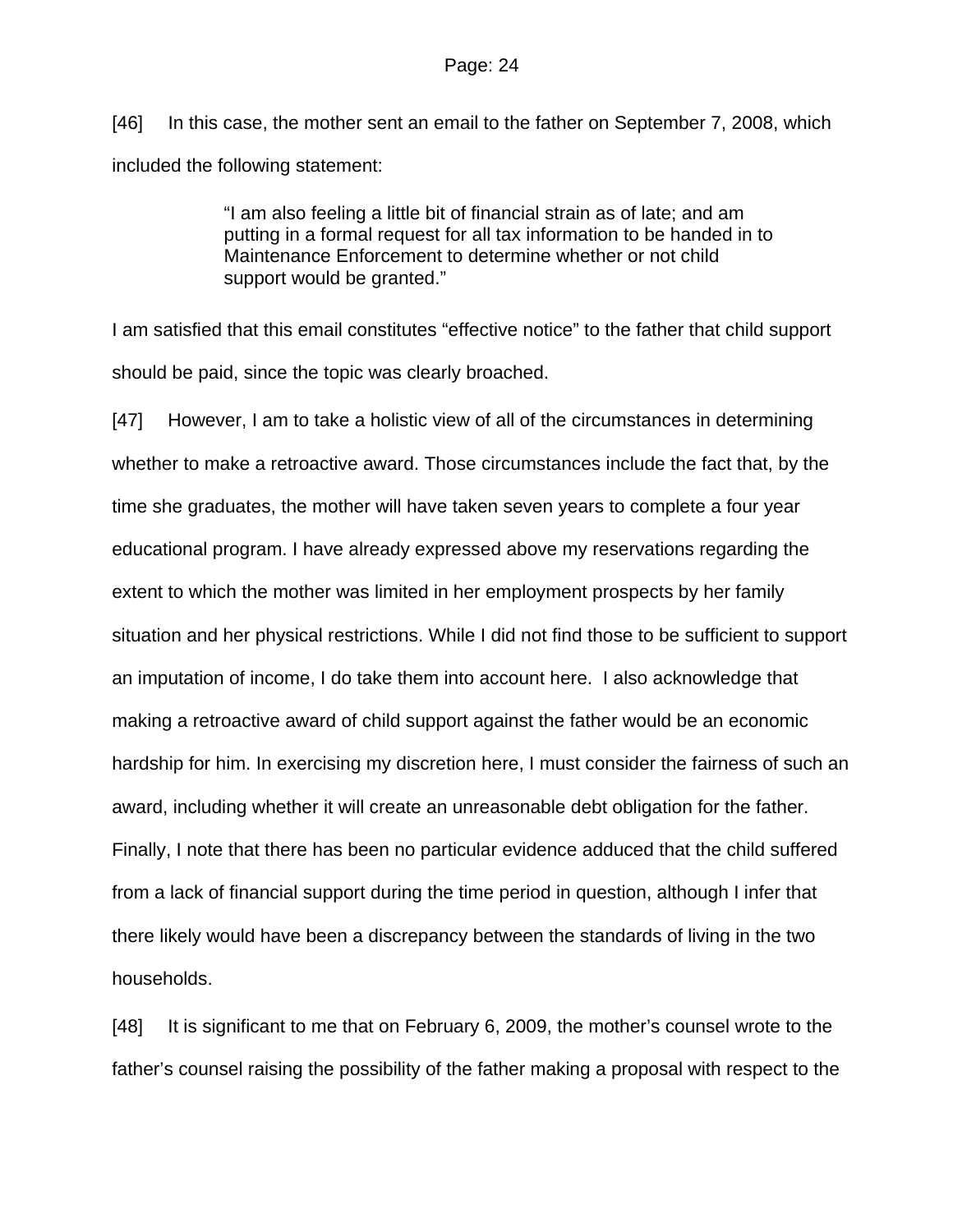payment of child support, given the perceived significant discrepancy between the respective incomes of the parties. No child support has been paid by the father since receiving that letter. Although his response to the current application was to seek an imputation of income against the mother, it does not appear that any prior notice of his intention to do so was given to the mother's counsel prior to the filing of the affidavits he relied upon at this hearing. Further, the father was again urged by the mother's counsel in his letter of April 23, 2009, to consider the voluntary payment of child support. To be fair, the father's then counsel responded with an indication that before the father could submit a proposal regarding child support, he would need the mother's income information for 2008, as well as her year-to-date income for 2009. It appears that information was not provided by the mother's counsel until his letter of October 6, 2009, which included a third request for voluntary child support, on a without prejudice basis. Nevertheless, it should have been obvious to the father in October 2009 there was a significant disparity between his income and that of the mother. In addition, he would have known that that was the case for the years 2005, 2006 and 2007, as he had received the mother's notices of assessment from the Canada Revenue Agency as far back as November 21, 2008.

[49] Taking all of the circumstances into account, I conclude that there was really no excuse for the father not to address the issue of child support in some constructive fashion after the letter from the mother's counsel dated February 6, 2009. If the father believed that the mother should have income imputed to her, with a view to neutralizing any potential obligation that he had to pay child support, then he should have raised that argument at that time. By then, he ought to have known that the mother was serious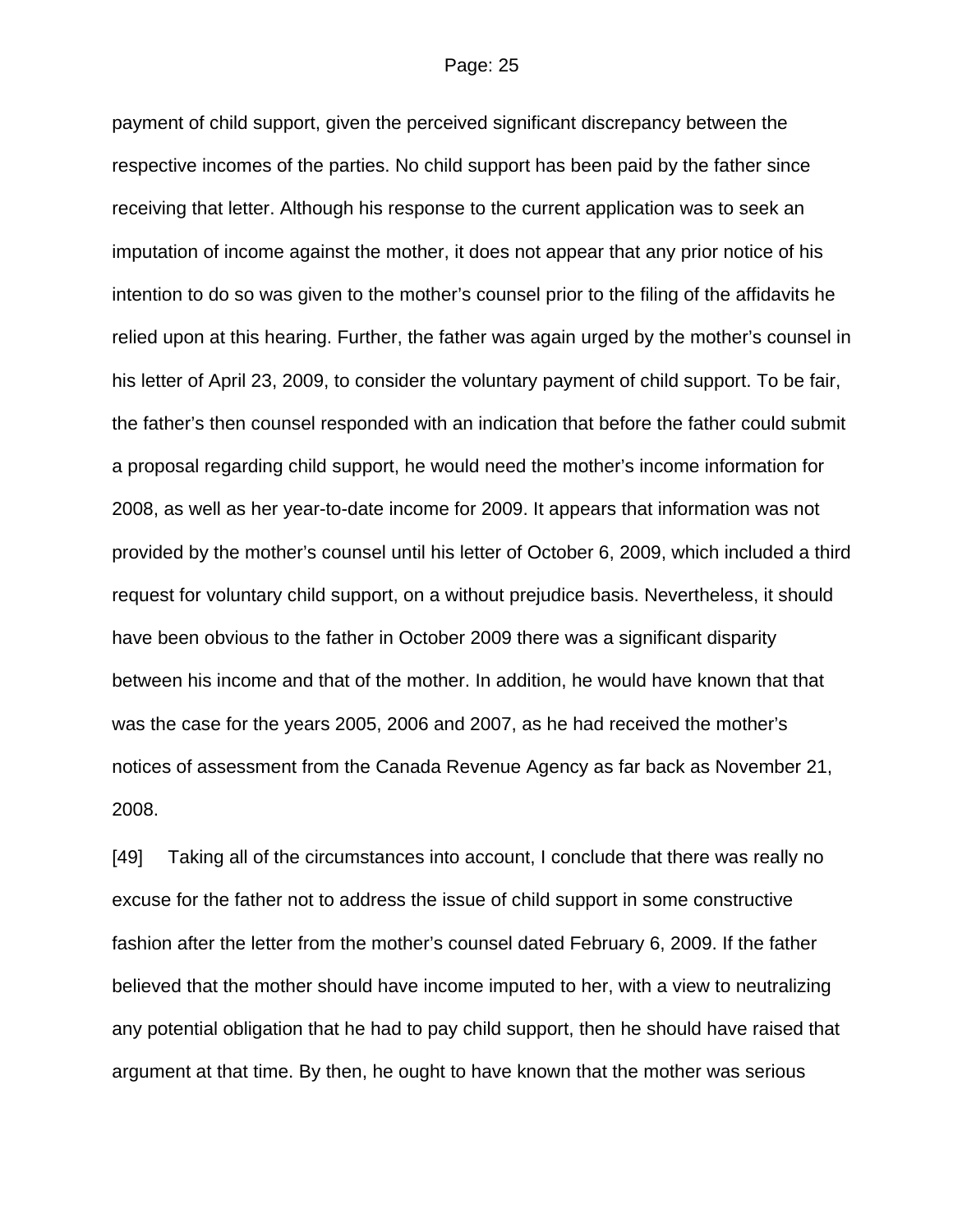about pursuing her claim for child support, notwithstanding the terms of the Consent Order of June 6, 2005.

[50] Therefore, I am satisfied that there should be a retroactive award of child support and that the amount of \$500 per month should commence as of March 1, 2009. That will result in arrears totaling \$6,000 to the end of February 2010. Those arrears may be paid down at the minimum rate of \$100 per month, until further order of this Court, or unless otherwise agreed by the parties in writing.

### **CONCLUSION**

[51] I decline to impute any income to the mother.

[52] The father shall pay child support for the child in the amount of \$500 per month, commencing March 1, 2010, and on the  $1<sup>st</sup>$  day of each month thereafter.

[53] The father shall also pay retroactive child support for the child from March 1, 2009 to February 28, 2010, at the rate of \$500 per month, which will immediately put him into arrears totaling \$6,000. Those arrears may be repaid at the minimum rate of \$100 per month, until further order of this Court, or unless otherwise agreed to in writing by the parties.

### **POST SCRIPT**

[54] There will need to be a consequent amendment to para. 9 of the Consent Order of June 6, 2005. I will leave it to counsel to draft such an order.

[55] The mother's counsel specifically asked that I reserve my decision on costs until